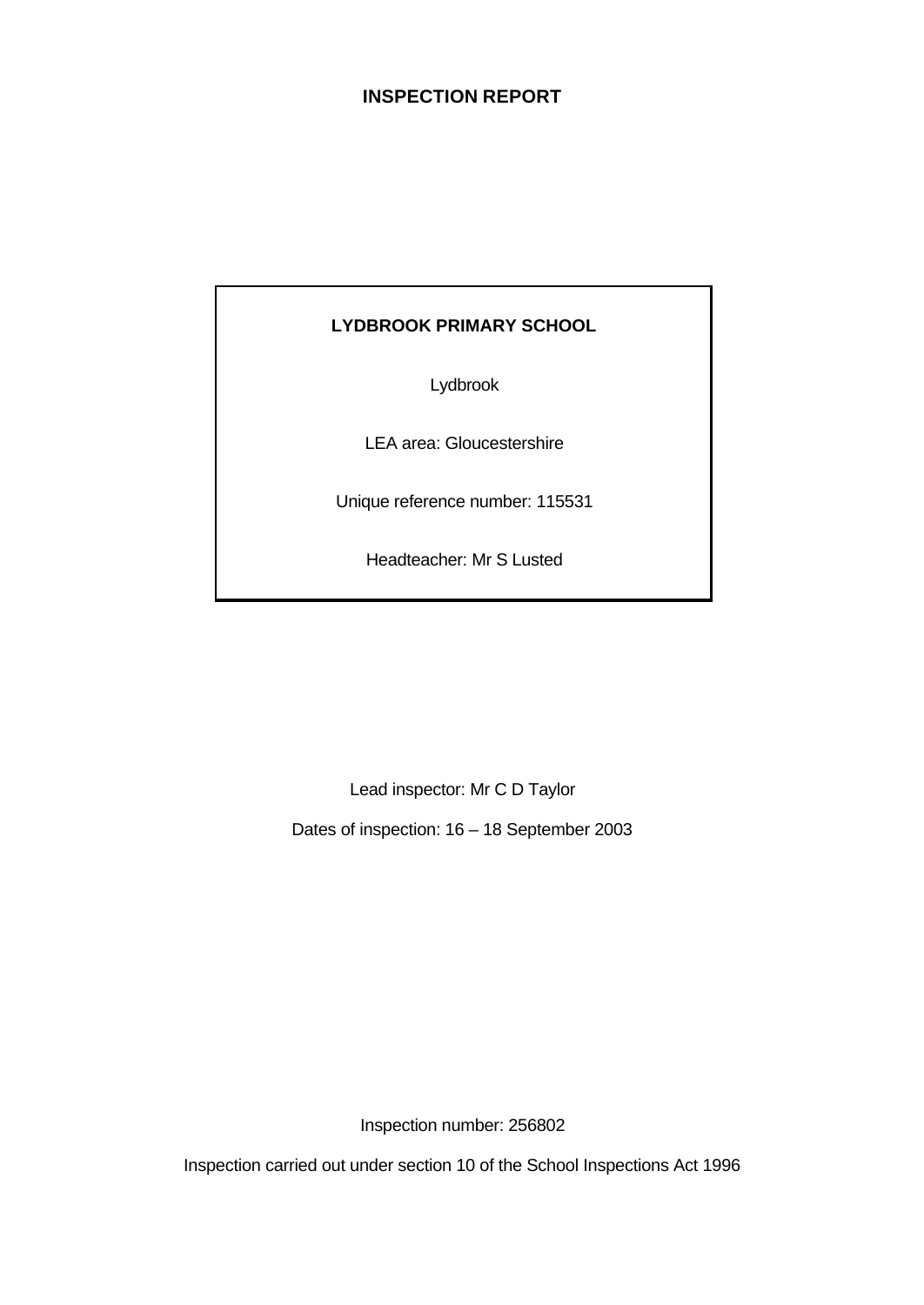© Crown copyright 2003

This report may be reproduced in whole or in part for non-commercial educational purposes, provided that all extracts quoted are reproduced verbatim without adaptation and on condition that the source and date thereof are stated.

Further copies of this report are obtainable from the school. Under the School Inspections Act 1996, the school must provide a copy of this report and/or its summary free of charge to certain categories of people. A charge not exceeding the full cost of reproduction may be made for any other copies supplied.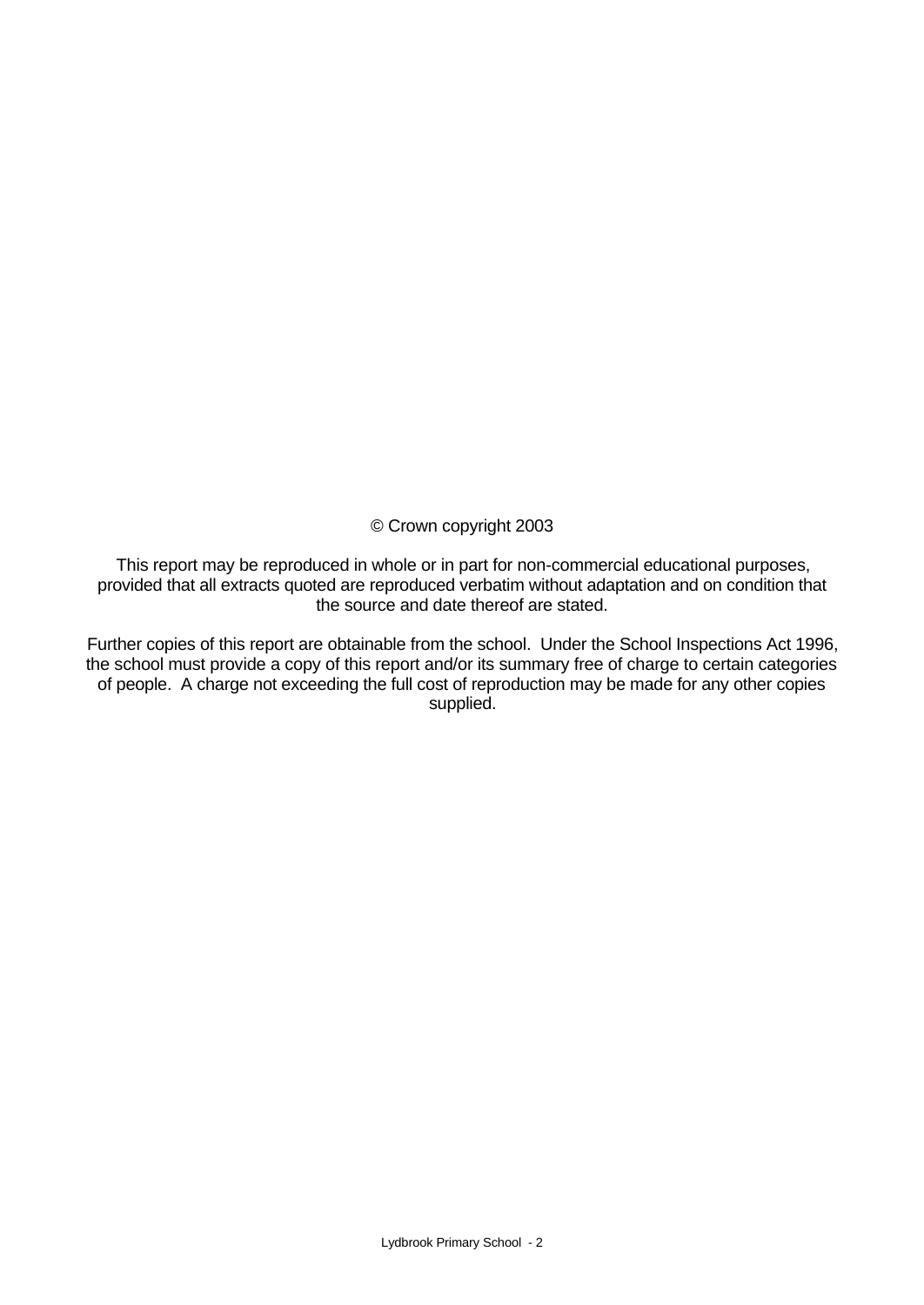# **INFORMATION ABOUT THE SCHOOL**

| Type of school:              | Primary               |
|------------------------------|-----------------------|
| School category:             | Community             |
| Age range of pupils:         | 4 to 11 years         |
| Gender of pupils:            | <b>Mixed</b>          |
| Number on roll:              | 141                   |
| School address:              | <b>School Road</b>    |
|                              | <b>Upper Lydbrook</b> |
|                              | Lydbrook              |
|                              | Gloucestershire       |
| Postcode:                    | <b>GL17 9PX</b>       |
| Telephone number:            | 01594 860344          |
| Fax number                   | 01594 860399          |
| Appropriate authority:       | The governing body    |
| Name of chair of governors:  | Mrs L Walker          |
| Date of previous inspection: | 14 September 1998     |

# **CHARACTERISTICS OF THE SCHOOL**

Lydbrook Primary School is a rural community primary school with an annual entry of about 20 pupils. A privately run nursery operates on the school site. Most pupils attend the nursery, join the reception class at the age of four, and remain at the school until they are eleven. Relatively few pupils join or leave the school at other times. Numbers have increased since 1998. The school serves the village of Lydbrook and surrounding communities in the Forest of Dean. The local area is composed of a mix of privately owned and rented housing. Approximately ten per cent of pupils broadly in line with the national average - are known to be eligible for free school meals. This year, most pupils joined the school with levels of attainment that are average for their age, but attainment was below average in most previous years. Twenty one per cent of pupils - close to the national average - are identified as having special educational needs. Five pupils have statements of special educational needs. Pupils with special needs include those with moderate learning difficulties, specific learning difficulties (dyslexia), autism and behavioural problems. Only one pupil is from an ethnic minority. No pupils speak English as an additional language. The school has received the Investors in People award for staff training and development.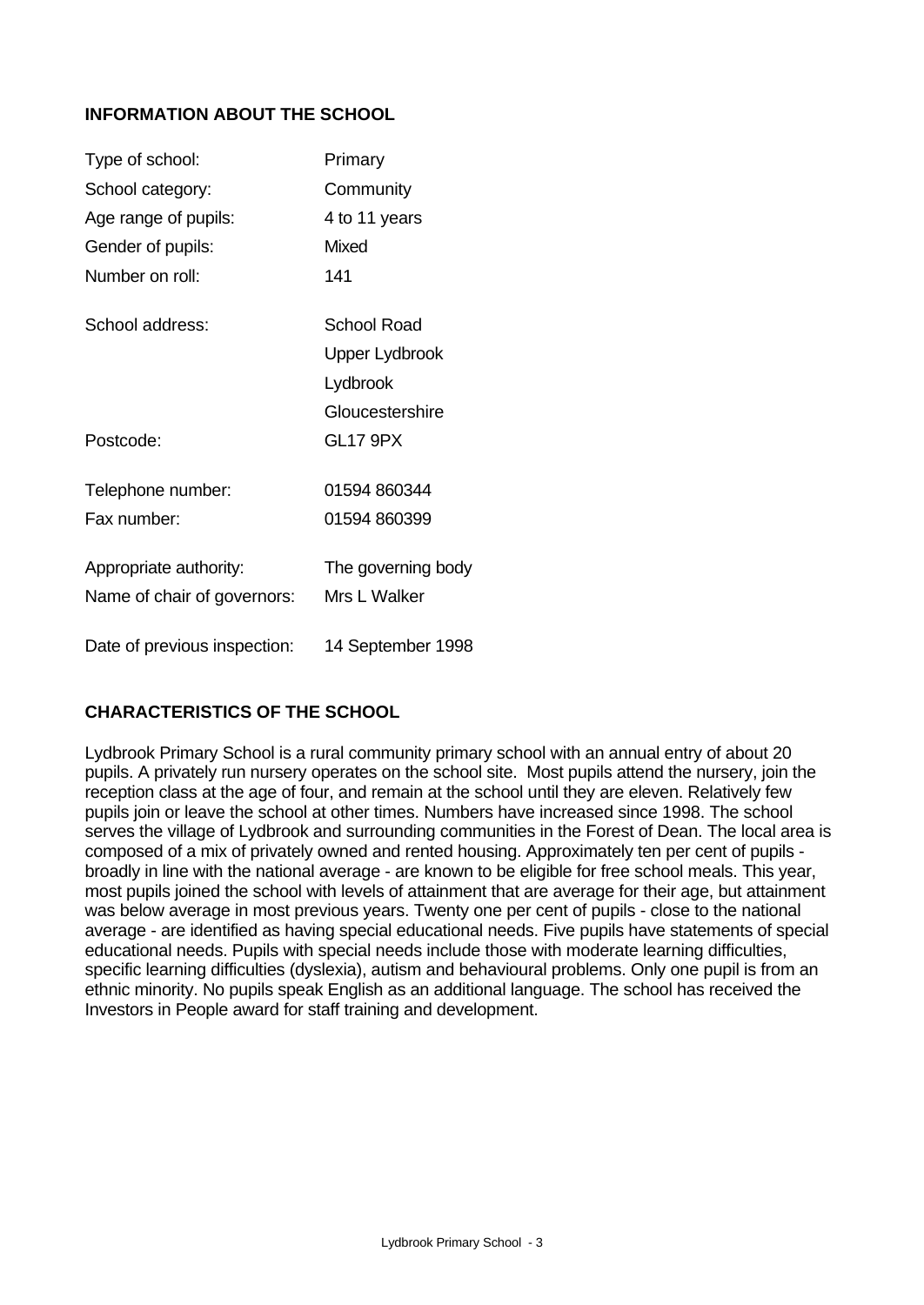# **INFORMATION ABOUT THE INSPECTION TEAM**

| Members of the inspection team |                           |                | <b>Subject responsibilities</b>             |
|--------------------------------|---------------------------|----------------|---------------------------------------------|
| 23004                          | <b>Christopher Taylor</b> | Lead inspector | English as an additional language           |
|                                |                           |                | The foundation stage                        |
|                                |                           |                | Science                                     |
|                                |                           |                | <b>Music</b>                                |
|                                |                           |                | Religious education                         |
| 1112                           | <b>Peter Oldfield</b>     | Lay inspector  |                                             |
| 13307                          | lan Hancock               | Team inspector | <b>Mathematics</b>                          |
|                                |                           |                | Information and communication<br>technology |
|                                |                           |                | Geography                                   |
|                                |                           |                | <b>History</b>                              |
| 32270                          | Susan Major               | Team inspector | Special educational needs                   |
|                                |                           |                | English                                     |
|                                |                           |                | Art and design                              |
|                                |                           |                | Design and technology                       |
|                                |                           |                | Physical education                          |

The inspection contractor was:

Cambridge Education Associates

Demeter House Station Road Cambridge CB1 2RS

Any concerns or complaints about the inspection or the report should be made initially to the inspection contractor. The procedures are set out in the leaflet *'Complaining about Ofsted Inspections'*, which is available from Ofsted Publications Centre (telephone 07002 637833) or Ofsted's website (www.ofsted.gov.uk).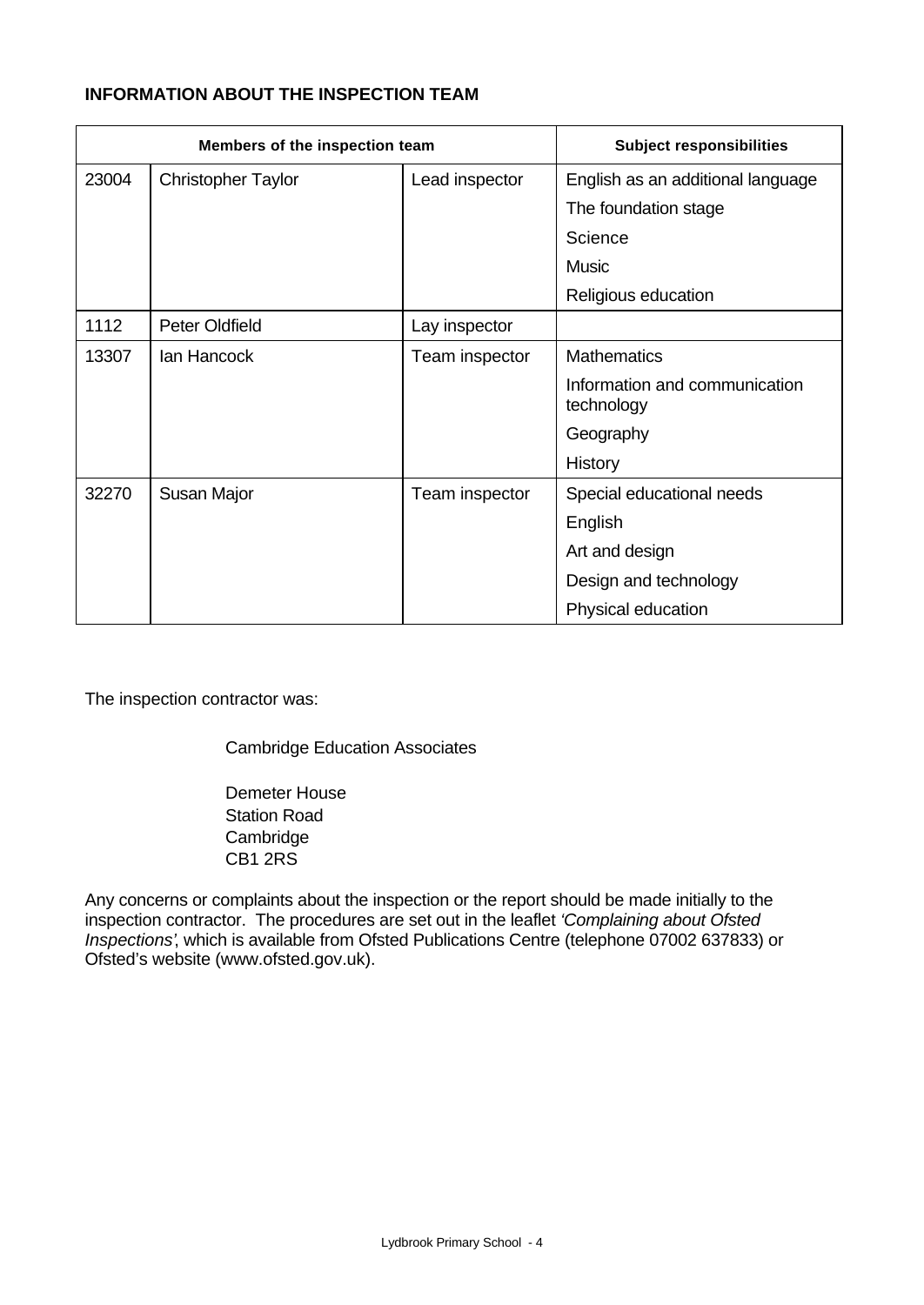# **REPORT CONTENTS**

|                                                                                                                                    | Page |
|------------------------------------------------------------------------------------------------------------------------------------|------|
| <b>PART A: SUMMARY OF THE REPORT</b>                                                                                               | 6    |
| <b>PART B: COMMENTARY ON THE MAIN INSPECTION FINDINGS</b>                                                                          |      |
| <b>STANDARDS ACHIEVED BY PUPILS</b>                                                                                                | 9    |
| Standards achieved in areas of learning, subjects and courses                                                                      |      |
| Pupils' attitudes, values and other personal qualities                                                                             |      |
| <b>QUALITY OF EDUCATION PROVIDED BY THE SCHOOL</b>                                                                                 | 12   |
| Teaching and learning<br>The curriculum<br>Care, guidance and support<br>Partnership with parents, other schools and the community |      |
| <b>LEADERSHIP AND MANAGEMENT</b>                                                                                                   | 17   |
| PART C: THE QUALITY OF EDUCATION IN AREAS OF LEARNING,<br><b>SUBJECTS AND COURSES</b>                                              | 20   |
| AREAS OF LEARNING IN THE FOUNDATION STAGE                                                                                          |      |
| <b>SUBJECTS IN KEY STAGES 1 AND 2</b>                                                                                              |      |
| <b>PART D: SUMMARY OF THE MAIN INSPECTION JUDGEMENTS</b>                                                                           | 33   |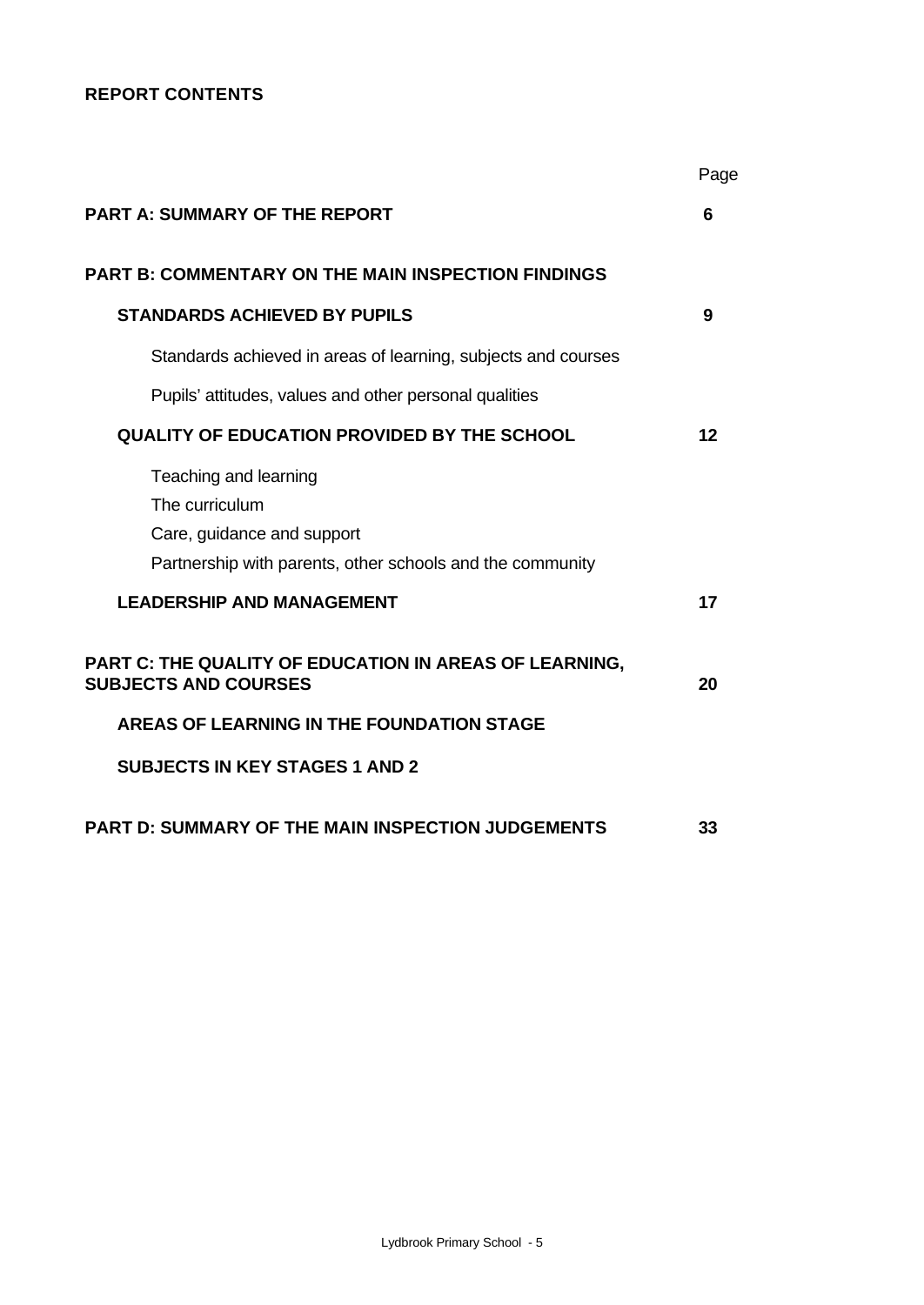# **PART A: SUMMARY OF THE REPORT**

# **OVERALL EVALUATION**

Lydbrook Primary is an effective school. Standards of attainment fluctuate from year to year because of the small year groups, but are generally in line with, or above, the national average. Teaching and learning are good, so pupils achieve well. The school benefits from satisfactory leadership and management and a commitment by all staff to improve the school further. Expenditure per pupil is close to the national average and the school provides satisfactory value for money.

The school's main strengths and weaknesses are:

- Consistently good teaching in the reception year means that young children get a good start.
- Good teaching in Years 1 to 6, especially in English, mathematics and science, ensures that all pupils learn effectively.
- Pupils with special educational needs are well provided for and achieve well.
- Pupils' attitudes and behaviour are good, while relationships are very good. This helps pupils to make good progress.
- Provision for pupils' welfare and partnerships with other schools are very good, and the partnership with parents is good.
- Standards are below national expectations in information and communication technology (ICT) in Years 3 to 6, and ICT is not used enough to assist teaching and learning in other subjects.
- Procedures for marking work and target setting do not help pupils sufficiently to know how well they are doing or what they need to do to improve.
- Assessment of pupils' standards in subjects other than English, mathematics and science is not rigorous enough to enable teachers to set work appropriate to the needs of individual pupils.
- There are insufficient opportunities for pupils to write for different purposes across the curriculum.
- The role of co-ordinators in subjects other than English, mathematics, science, ICT and design and technology has not been developed enough to enable them to raise standards further.

Since the previous inspection in 1998, the school has made satisfactory progress, overall, in improving the areas identified in the last inspection report. The curriculum is now more balanced and an appropriate scheme of work and improved teaching have raised standards in design and technology. While there have been improvements in computer resources and teacher expertise, standards in ICT are currently below national expectations in Years 3 to 6 where pupils are not being taught some elements of the ICT curriculum adequately, including remote sensing and control technology. The role of subject co-ordinators has improved in English, mathematics, science, ICT and design and technology, but in other subjects it has not been developed sufficiently for them to improve standards further. In addition, since 1998 there have been significant improvements in the school's accommodation, outdoor facilities and resources.

## **STANDARDS ACHIEVED**

| <b>Results in National</b><br>Curriculum tests at the end |      | similar schools |      |      |
|-----------------------------------------------------------|------|-----------------|------|------|
| of Year 6, compared with:                                 | 2000 | 2001            | 2002 | 2002 |
| English                                                   |      |                 | B    |      |
| mathematics                                               |      |                 | В    |      |
| science                                                   |      |                 |      |      |

*Key: A - well above average; B – above average; C – average; D – below average; E – well below average Similar schools are those whose pupils attained similarly at the end of Year 2.*

Achievement is **good**, overall. It is good in reception and in Years 1 and 2, and good, overall, in Years 3 to 6.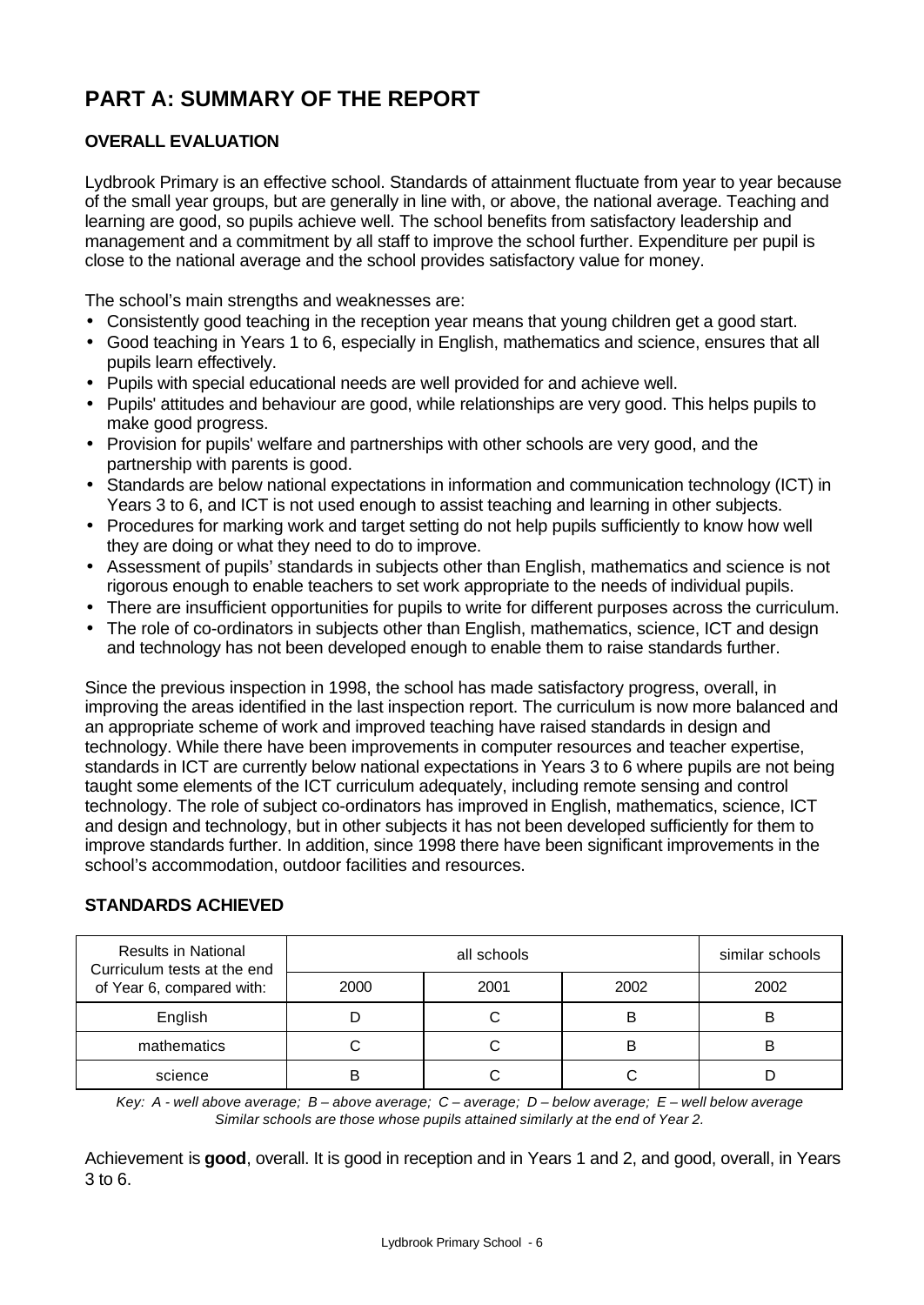While many pupils enter the school with levels of attainment below average for their age, standards in most subjects are usually in line with the national average, or above, by the time they leave Year 6. In the current reception year, most children are achieving the goals they are expected to reach. Their personal and social development is above average for their age. In Year 2, standards of attainment are currently close to the national average in English, mathematics and science. In Year 6, standards are usually in line with, or above, the national average, but in the current year group, standards are below average because over half the pupils have learning difficulties. Attainment in ICT is below national expectations in Years 3 to 6; pupils underachieve as they are not taught the full range of skills required.

Pupils' personal development, including their spiritual, moral, social and cultural development is **good**, overall. Pupils' attitudes and behaviour are **good**. Attendance is **satisfactory**; punctuality is **good**.

# **QUALITY OF EDUCATION**

The quality of education provided by the school is **good**.

Teaching for children of reception age is consistently good across all six areas of learning. Consequently children learn quickly and achieve well. In Years 1 and 2, teaching is good in English and mathematics. It is satisfactory in all the other subjects observed. Teaching is good in English, mathematics and science in Years 3 to 6, and satisfactory in all other subjects observed. Good teaching ensures that pupils learn effectively and achieve well in English, mathematics and science. Learning and achievement are satisfactory in all other subjects. Teachers use assessment well in English, mathematics and science to plan work that is appropriate for pupils of different abilities and ages. Assessment in other subjects is not as good as it should be.

The curriculum is broad and balanced. All the requirements of the National Curriculum are met except in Years 3 to 6 in ICT. The curriculum is enhanced by a good range of visits and visitors, and there is a good variety of extra-curricular activities for the size of the school. Pupils with special educational needs receive plenty of assistance and make good progress. Procedures for the personal support and guidance of pupils are good and pupils' welfare is very good. The school benefits from good parental links and receives the valuable support of an active parents' association. Very good links with other local schools enrich the curriculum and provide valuable opportunities for staff development.

# **LEADERSHIP AND MANAGEMENT**

Leadership and management of the school by the headteacher and other key staff are **satisfactory**. The work of the governing body is also satisfactory.

The headteacher ensures that the school is moving forward steadily. Subject co-ordinators monitor teachers' planning and pupils' work, but do not have sufficient opportunity to help their colleagues to raise standards in subjects other than English, mathematics, science, ICT and design and technology. The headteacher monitors and evaluates the school's performance well. Teachers and governors both have a sound understanding of the school's strengths and weaknesses. Governors carry out their statutory duties satisfactorily. They play an effective role in helping to shape the direction of the school. The school supports educational priorities well through good financial planning. Specific grants are used appropriately and the school applies the principles of best value well.

# **PARENTS' AND PUPILS' VIEWS OF THE SCHOOL**

There is strong parental support for the school. Parents are particularly pleased that children behave well and enjoy school, teaching is good and the school expects children to work hard. Pupils think highly of their school because teachers help them effectively and other pupils are friendly. **IMPROVEMENTS NEEDED**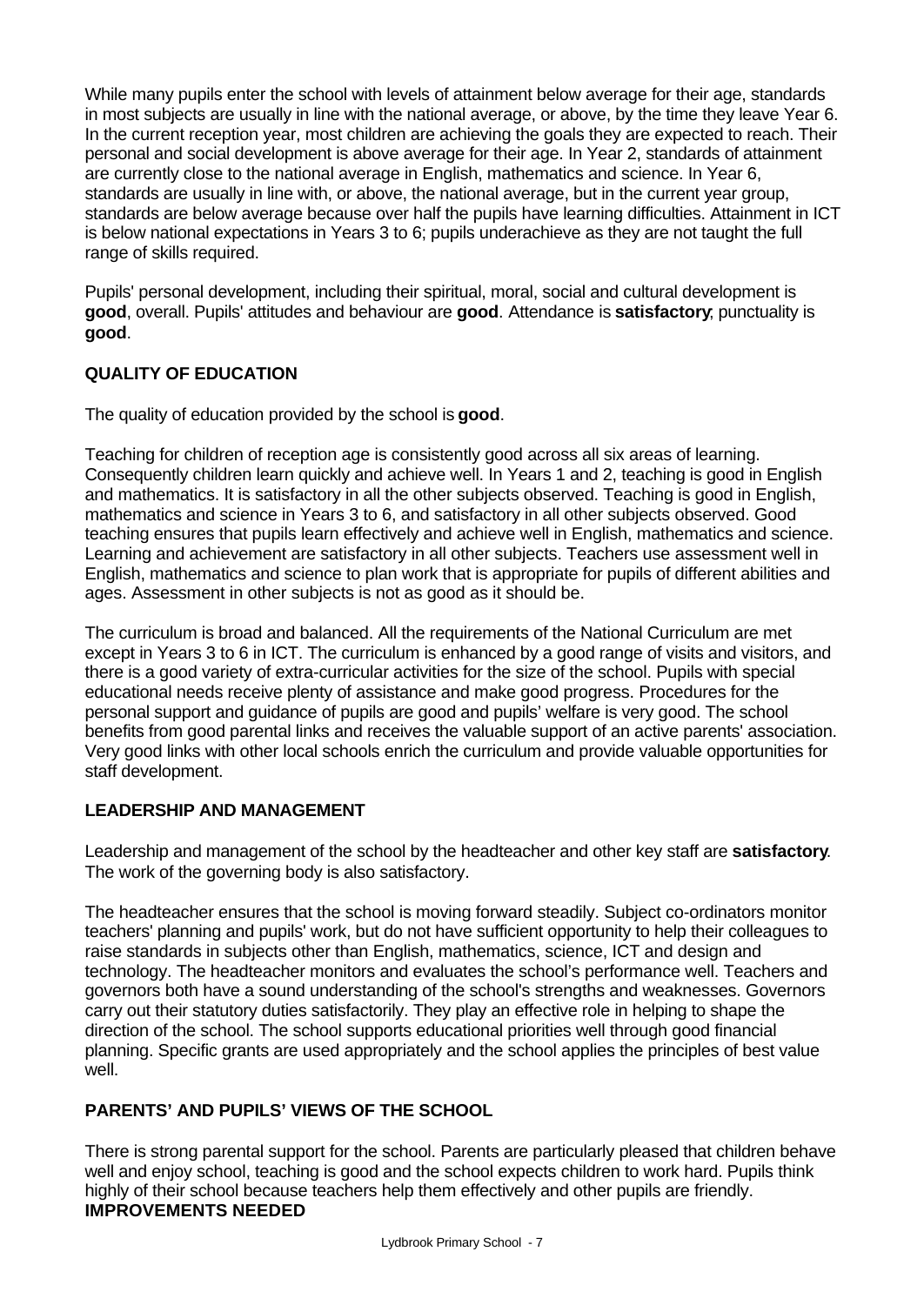The most important things the school should do to improve are:

- Raise standards in ICT in Years 3 to 6 by developing teachers' competence and expertise, improving resources further and by providing more opportunities for pupils to practise their skills.
- Make more use of ICT to assist teaching and learning across the curriculum, particularly in English and mathematics.
- Improve marking and share targets with pupils in English and mathematics so they know how to raise their standards.
- Improve assessment of pupils' standards in subjects other than English, mathematics and science; use this information to set work that meets the needs of individual pupils and challenges higher-attaining ones.
- Create more opportunities for pupils to write for different purposes across the curriculum.
- Improve the effectiveness of co-ordinators in subjects other than English, mathematics, science and ICT by giving them sufficient opportunity to work alongside their colleagues to raise standards.

and, to meet statutory requirements:

• Ensure that all aspects of the curriculum are covered in ICT in Years 3 to 6.

*These issues have already been identified as areas for development in the school improvement plan.*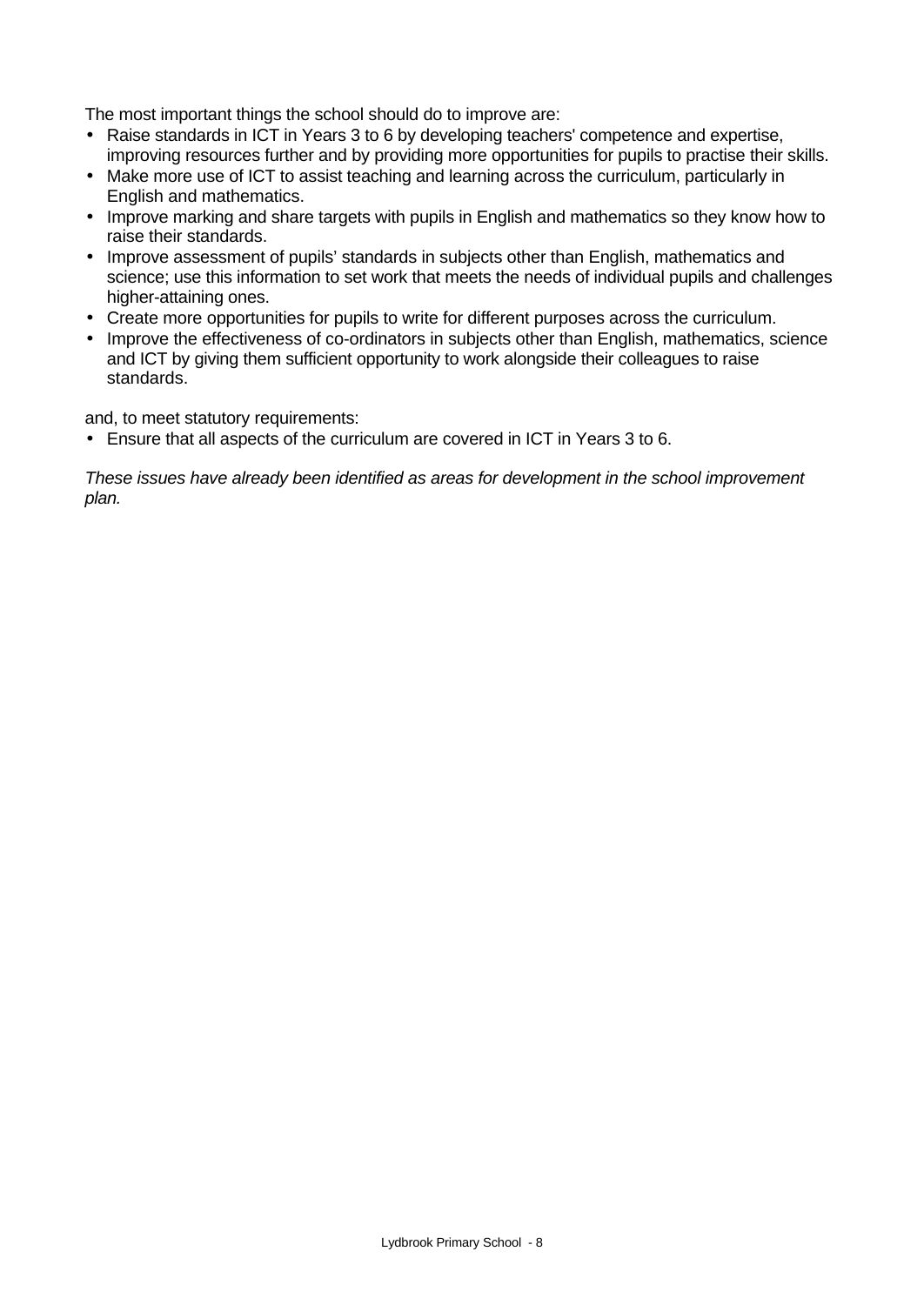# **PART B: COMMENTARY ON THE INSPECTION FINDINGS**

# **STANDARDS ACHIEVED BY PUPILS**

## **Standards achieved in areas of learning, subjects and courses**

In reception, most children usually achieve the goals they are expected to reach. At the end of Years 2 and 6 standards are usually **in line with the national average or above** in English, mathematics and science. Achievement is **good** in reception and in Years 1 to 6. Boys and girls generally reach similar standards.

#### **Main strengths and weaknesses**

- Children achieve well in reception and make good progress towards the early learning goals for young children.
- They achieve well in Years 1 and 2 where standards are usually in line with the national average in English, mathematics, science and ICT.
- Pupils achieve well in English, mathematics and science in Years 3 to 6, and standards are usually in line with, or above, the national average.
- They underachieve in ICT where standards are below expectations in Years 3 to 6.

## **Commentary**

- 1. Standards fluctuate from year to year because numbers are small and profiles of ability vary considerably from one year group to the next. Consequently, great care must be taken when comparing the attainment of pupils of different ages.
- 2. Standards on entry have generally gone down over the past few years and were below expectations in most year groups when they joined the school. Children's attainment on entry was better this year, however, and broadly in line with expectations for their age. All children, including those who have special educational needs, achieve well and make good progress towards the early learning goals for young children. By the end of the reception year, most children usually reach the levels expected for their age in communication, language and literacy skills, mathematical development, knowledge and understanding of the world, creative development and physical development. Their personal and social development is above average for their age. This is similar to standards at the time of the previous inspection.
- 3. In Year 2, pupils' attainment in the current year group is average in reading and writing, mathematics and science. Pupils' attainment in ICT is in line with standards expected nationally. This represents good achievement for these pupils, many of whom entered school with below average skills. Attainment was found to be close to the standards expected nationally in all other subjects. This is an improvement on the previous inspection in design and technology, where standards were below expectations and have improved because of better teaching. Standards are better than those in the national tests in 2002 when attainment was well below average in reading and writing and average in mathematics. This is because there were more pupils with learning difficulties in Year 2 in 2002. There are no significant variations in standards between girls and boys.

# Standards in: The School results Charles National results reading 14.7 (15.5) 15.8 (15.7) writing 12.8 (14.8) 14.4 (14.3) mathematics 16.8 (17.2) 16.5 (16.2)

#### *Standards in national tests at the end of Year 2 – average point scores in 2002*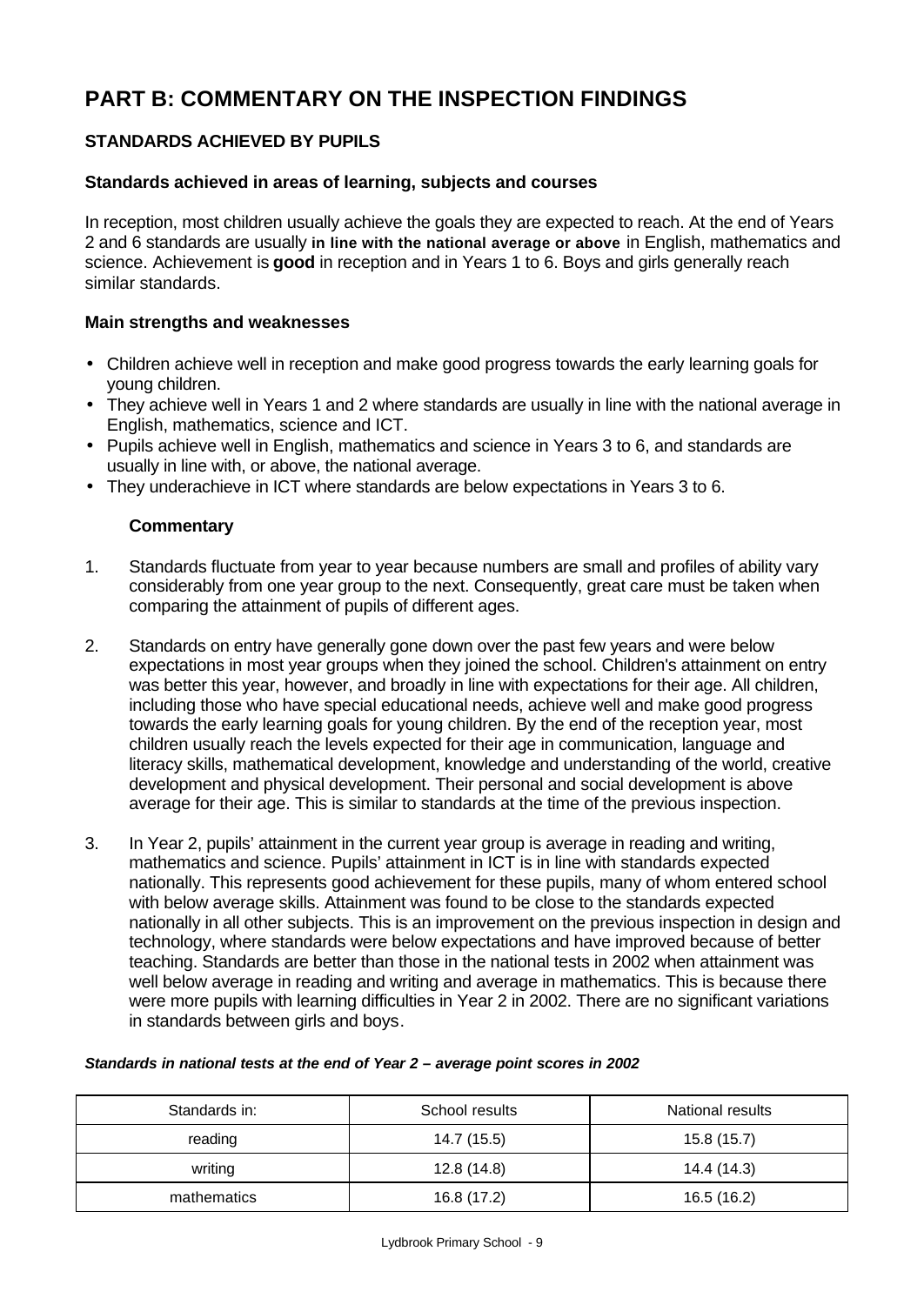*There were 19 pupils in the year group. Figures in brackets are for the previous year* 4. In Year 6, standards are usually in line with, or above, the national average in English, mathematics and science. Pupils achieve well in these subjects and exceed the challenging targets set. This year, standards are below the national average in English, mathematics and science because over half the year group has learning difficulties. Pupils, nevertheless, achieve well in these subjects. Attainment in ICT is below national expectations. Pupils underachieve as they do not have the full range of skills required. Standards are not as good as in the national tests in 2002 when attainment was above average in reading and writing and average in science. This is because far more pupils in the current Year 6 have learning difficulties, and some of these have joined the school only recently. Attainment is usually close to the standards expected nationally in all other subjects. Attainment has improved since the previous inspection in design and technology, where teaching has improved. Most pupils achieve well, while those with special educational needs make good progress towards the targets in their individual education plans because of good teaching. There are no significant variations in attainment by gender.

#### *Standards in national tests at the end of Year 6 – average point scores in 2002*

| Standards in:      | School results | National results |
|--------------------|----------------|------------------|
| English            | 27.9(27.3)     | 27.0 (27.0)      |
| <b>Mathematics</b> | 28.2 (26.5)    | 26.7 (26.6)      |
| Science            | 28.2 (28.5)    | 28.3 (28.3)      |

*There were 20 pupils in the year group. Figures in brackets are for the previous year*

## **Pupils' attitudes, values and other personal qualities**

Pupils' attitudes and behaviour are **good**.

## **Main strengths and weaknesses**

- Pupils are enthusiastic and work hard.
- Pupils behave well; very little bullying occurs.
- Relationships between pupils are very good.

## **Commentary**

- 5. Pupils usually concentrate well during lessons and display good attitudes to their work. They particularly enjoy visitors to the school. During the inspection, they listened very attentively to a police officer, for example, and were keen to ask her many questions. Pupils respect others, allowing them to express their views and opinions. They respect the attractive school environment because they have been consulted about their views. Consequently, they have a good sense of ownership, and there are no signs of litter, graffiti or deliberate damage. Pupils are taught to be good citizens. Elderly residents, for example, appreciate the gifts given by the children at harvest time.
- 6. Behaviour is good both inside and outside the classrooms, as it was at the last inspection. Pupils of all ages work and play together well, and this leads to very good relationships. Because nursery children share a playground with the younger pupils, this allows them to be very confident when starting school life. Pupils are very involved in all that the school offers. They are keen to carry out a wide variety of useful tasks such as photocopying, library work and answering the telephone at lunch times. Members of the School Council make a very positive contribution to school life by discussing possible improvements to facilities such as the school playgrounds. Because of the good relationships, there are very few incidents of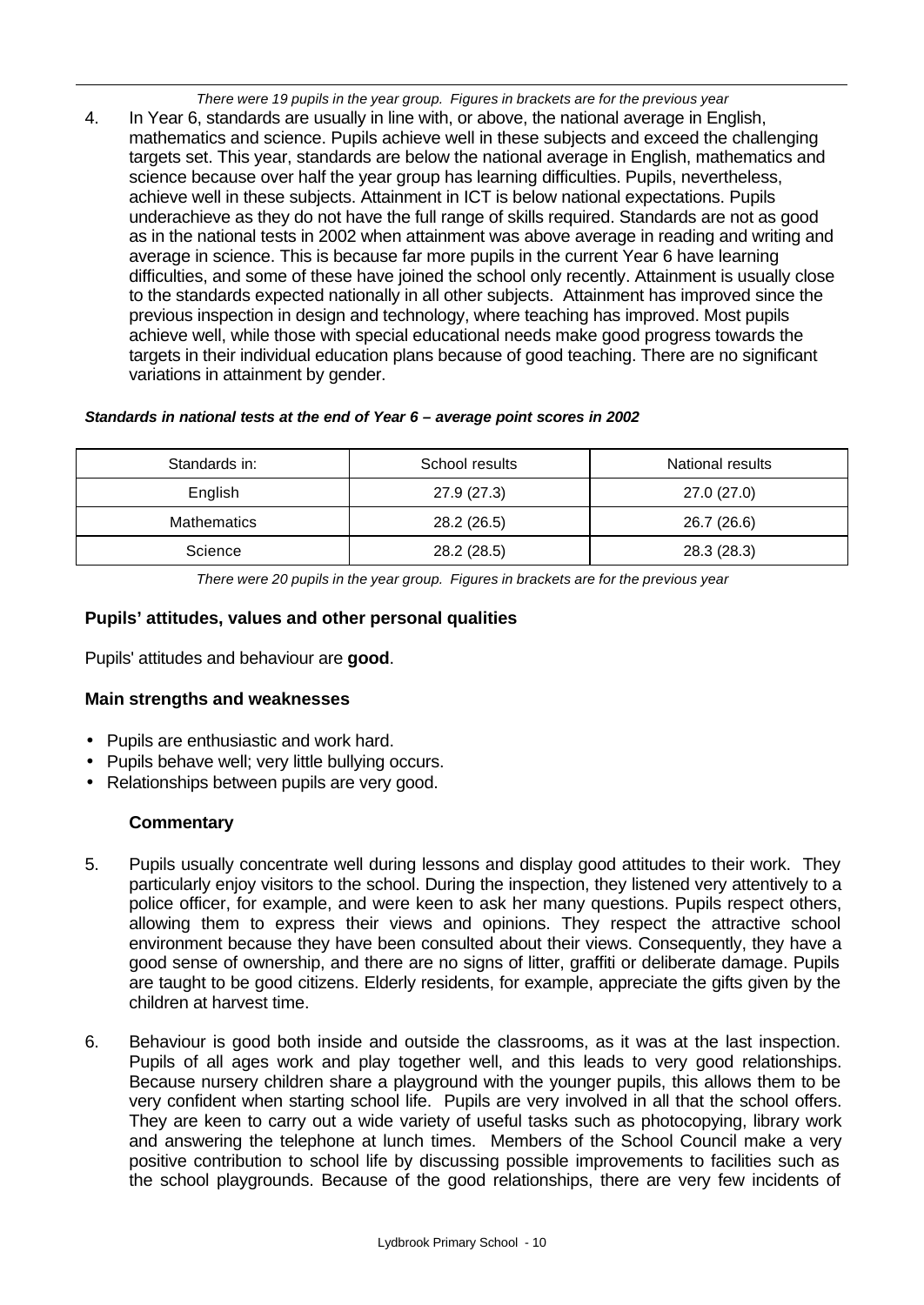bullying. When any concerns are reported to teachers, these are dealt with promptly and effectively.

## **Personal development, including spiritual, moral, social and cultural development**

Pupils' personal development, including their spiritual, moral, social and cultural development is **good,** overall**.**

#### **Main strengths and weaknesses**

- Pupils have a good moral understanding and can clearly distinguish right from wrong.
- Pupils work well together and fulfil the responsibilities of living in the school community.
- Multicultural awareness has improved but is not well developed.
- Pupils' self-knowledge and spiritual awareness are underdeveloped.

#### **Commentary**

- 7. The provision for pupils' spiritual, moral, social and cultural development is good, overall, and has been maintained since the last inspection. However, spiritual and cultural development are weak compared with the very good provision for moral and social development.
- 8. Collective worship meets requirements in assemblies. However, there is little or no time for reflection and themes are not explored sufficiently to ensure pupils develop self-knowledge and grow in spiritual awareness. There is limited planning to promote spiritual awareness across the curriculum and opportunities are often missed to give pupils a sense of awe and wonder.
- 9. High priority is given to equipping pupils with a clear set of moral values. This high expectation is effectively reinforced by routine classroom practices, the consistent application of the behaviour policy and explicit moral teaching in lessons, including those time-tabled for personal, social and health education. As a result pupils have a clear understanding that helps them distinguish right from wrong.
- 10. All pupils understand and fulfil very well the responsibilities of living in the school community. The promotion of values such as friendship and caring for others forms an important aspect of school life and as a result pupils interact well with each other. Pupils are encouraged to take a full and active part in all aspects of school life and contribute their ideas for improvements through the School Council. Pupils are encouraged to work together in small groups whenever possible and play amicably in the playground.
- 11. Pupils learn of their own culture through a variety of local trips in the Forest to support learning in geography and history. Since the last inspection, some efforts have been made to help pupils gain a fuller understanding of multicultural traditions. These include visitors demonstrating African drums and Indian dance. However, pupils' multicultural awareness is often restricted to comparative geographical studies of different countries in the world.

#### **Attendance**

#### Attendance is **satisfactory**; punctuality is **good**.

Attendance levels at the school are currently close to the national average. Attendance has improved recently because the school has taken firmer action and has had improved contact with the home on the first day of a pupil's absence. Most pupils arrive at school on time, but teachers do not always start lessons, or finish, at the correct time.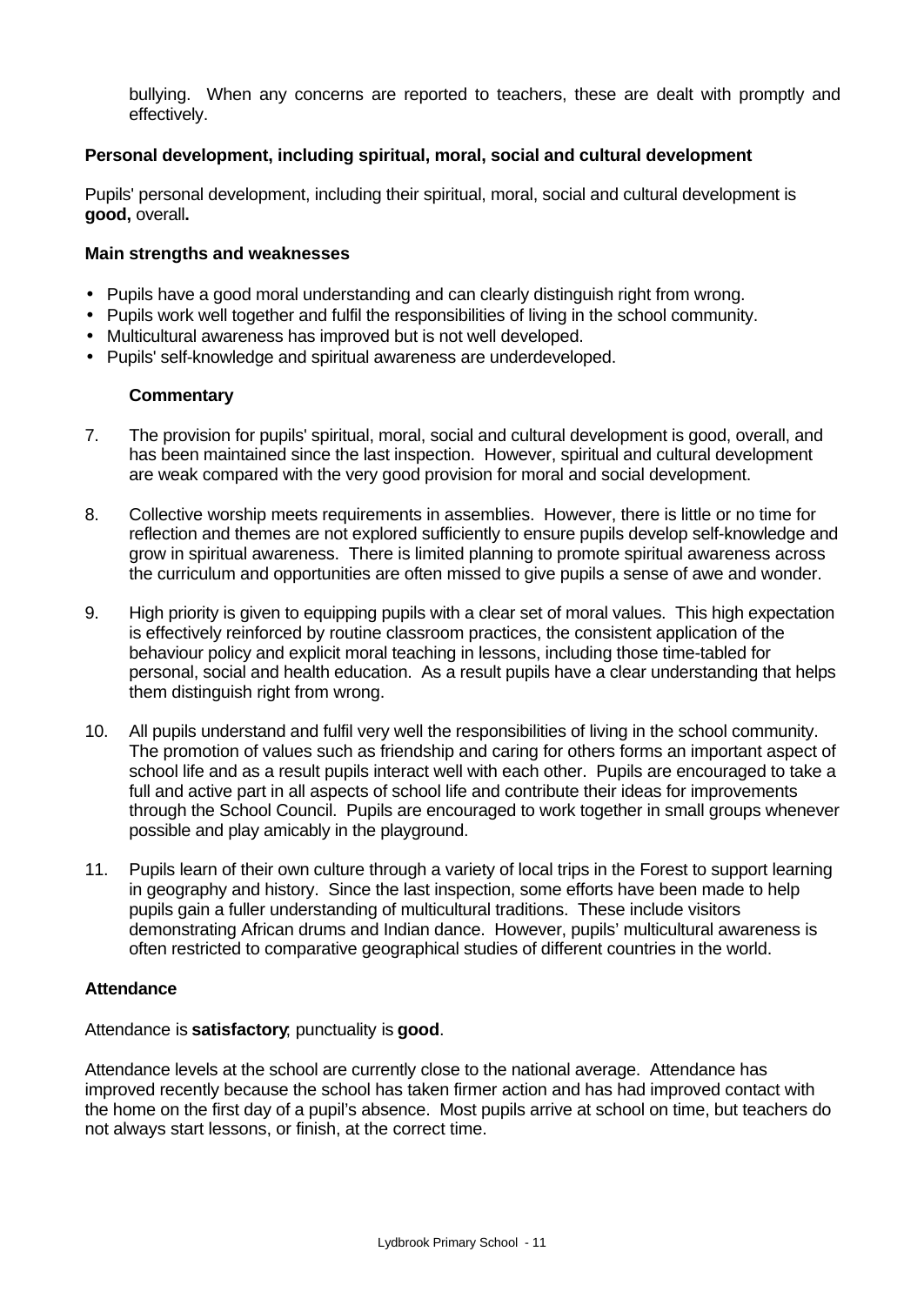#### *Attendance in the latest complete reporting year (%)*

| Authorised absence |     | Unauthorised absence |               |     |
|--------------------|-----|----------------------|---------------|-----|
| School data        | 5.7 |                      | School data   | 0.4 |
| National data      | 5.4 |                      | National data | 0.5 |

| Unauthorised absence |     |  |  |
|----------------------|-----|--|--|
| School data<br>በ 4   |     |  |  |
| National data        | ი 5 |  |  |

*The table gives the percentage of half days (sessions) missed through absence for the latest complete reporting year.*

#### **Exclusions**

There have been **no** exclusions in the last school year.

## **QUALITY OF EDUCATION PROVIDED BY THE SCHOOL**

The quality of education provided by the school is **good**. Teaching and learning, and links with parents and the community, are good, while the school makes very good provision for the welfare of its pupils. Assessment of pupils' standards is satisfactory in English, mathematics and science, but is unsatisfactory in other subjects.

#### **Teaching and learning**

Teaching and learning are **good** in reception, in Years 1 and 2, and in Years 3 to 6.

#### **Main strengths and weaknesses**

- Teaching and learning are consistently good in reception.
- Teacher's expertise is good in most subjects.
- Teaching of ICT is satisfactory, overall, but is hampered by inadequate resources and the limited expertise of teachers.
- In English, mathematics and science, tasks closely match pupils' individual needs.
- In other subjects, work is not always challenging enough for older or higher-attaining pupils.
- Effective class management encourages good behaviour and positive attitudes to work.
- Teachers and learning support assistants work effectively together.
- Teachers use a wide range of resources to make lessons interesting.
- Teachers do not use ICT resources enough to assist teaching and learning in other subjects.

#### **Commentary**

12. During the inspection, teaching was never less than satisfactory and was good or better in sixty per cent of lessons. This is a similar situation to that at the previous inspection.

#### *Summary of teaching observed during the inspection in 30 lessons*

| Excellent | Very good | Good    | Satisfactory | Unsatisfactory | Poor     | Very Poor |
|-----------|-----------|---------|--------------|----------------|----------|-----------|
| ს (0%)    | (3%)      | ' (57%) | 12 (40%)     | 0 (0%)         | $0(0\%)$ | (0%)      |

*The table gives the number of lessons observed in each of the seven categories used to make judgements about lessons; figures in brackets show percentages where 30 or more lessons are seen.*

13. Teaching for children of reception age is consistently good across all six areas of learning. Children are taught in a mixed-age reception / Year 1 class, though pupils are often taught in two or more separate groups by the class teacher and the learning support assistant. This arrangement works well for both age groups and children achieve well and make good progress. The teacher and learning support assistant have a good understanding of how young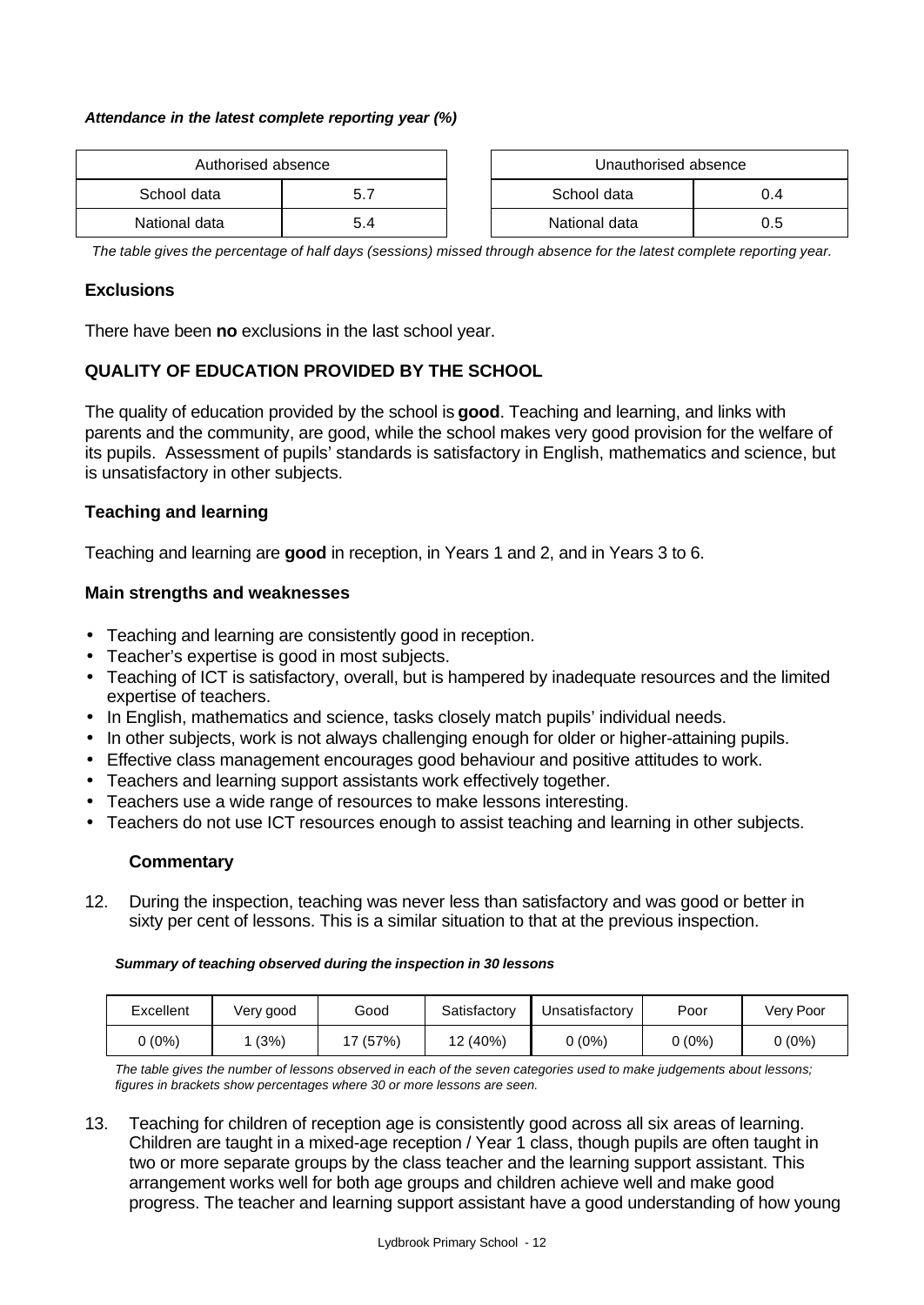children learn, and make learning fun. They have high expectations of all the children and constantly encourage them to build their confidence. The curriculum is well planned and lessons have clear learning objectives leading towards the early learning goals for young children. The teacher frequently checks children's knowledge and understanding, and provides tasks that are well matched to children's individual needs. Both adults give good support and guidance to children who are less confident and they make good progress as a result.

- 14. In Years 1 and 2, teaching is good in English and mathematics. It is satisfactory in all the other subjects observed. No teaching was seen in science, music or religious education. Teaching is good in English, mathematics and science in Years 3 to 6, and satisfactory in all other subjects observed. No teaching was seen in religious education. Satisfactory teaching is the key to the improvement in standards in design and technology since the previous inspection.
- 15. Teachers' subject knowledge is generally good, and is sometimes very good. This ensures that pupils learn sound techniques and acquire accurate information. In a Year 4 and 5 science lesson, for example, the teacher had a very good understanding of investigative procedures. She ensured that the pupils discussed how they were to carry out their investigations and wrote down predictions that could be tested later. In contrast, most teachers' expertise in ICT is limited, and this means that pupils do not receive all the elements of the ICT programme of study such as control technology and remote sensing.
- 16. The teaching of literacy skills is good and numeracy skills are well taught. Teachers' planning in English, mathematics and science uses the results of assessments well to ensure that work planned for pupils of different abilities and different ages in the mixed-age classes is closely matched to pupils' individual needs. In a good mathematics lesson in Years 5 and 6, for example, Year 5 and lower-attaining Year 6 pupils worked on simple multiples with the classroom assistant, while higher-attaining Year 6 pupils were challenged with more difficult work by the class teacher. Teachers generally ensure that work for older and higher-attaining pupils is challenging enough in literacy and numeracy so that they make good progress. This is an improvement on the previous inspection.
- 17. In other subjects, work is not always matched so closely to individual pupils' needs. As a result, some pupils occasionally find the work too easy. This occurred in an ICT lesson in Years 2, 3 and 4, for example, where there was a lack of more challenging tasks.
- 18. Good relationships between teachers and pupils produce a cheerful and productive atmosphere. Effective class management is reflected in high standards of behaviour and positive attitudes to work. As a result, pupils are keen to learn and usually concentrate well. This was clearly evident in a drama lesson in Years 4 and 5 where the pupils were totally involved in their roles as Celtic warriors.
- 19. Learning support assistants work closely with teachers during lessons and provide valuable assistance for pupils with special educational needs. They help with work that closely matches pupils' needs and, consequently, these pupils make good progress.
- 20. Teachers make good use of a wide variety of teaching resources, and this helps to maintain pupils' interest and concentration. In a numeracy lesson in reception and Year 1, for instance, the teacher introduced a number line and a hand puppet to count to ten, used a large dice for identifying numbers to six, and made good use of small plastic elephants to perform simple additions and count larger numbers. Pupils occasionally use computers for word processing or use the Internet to research information in science, geography and history; but, generally, teachers do not use ICT enough to assist teaching and learning across the curriculum.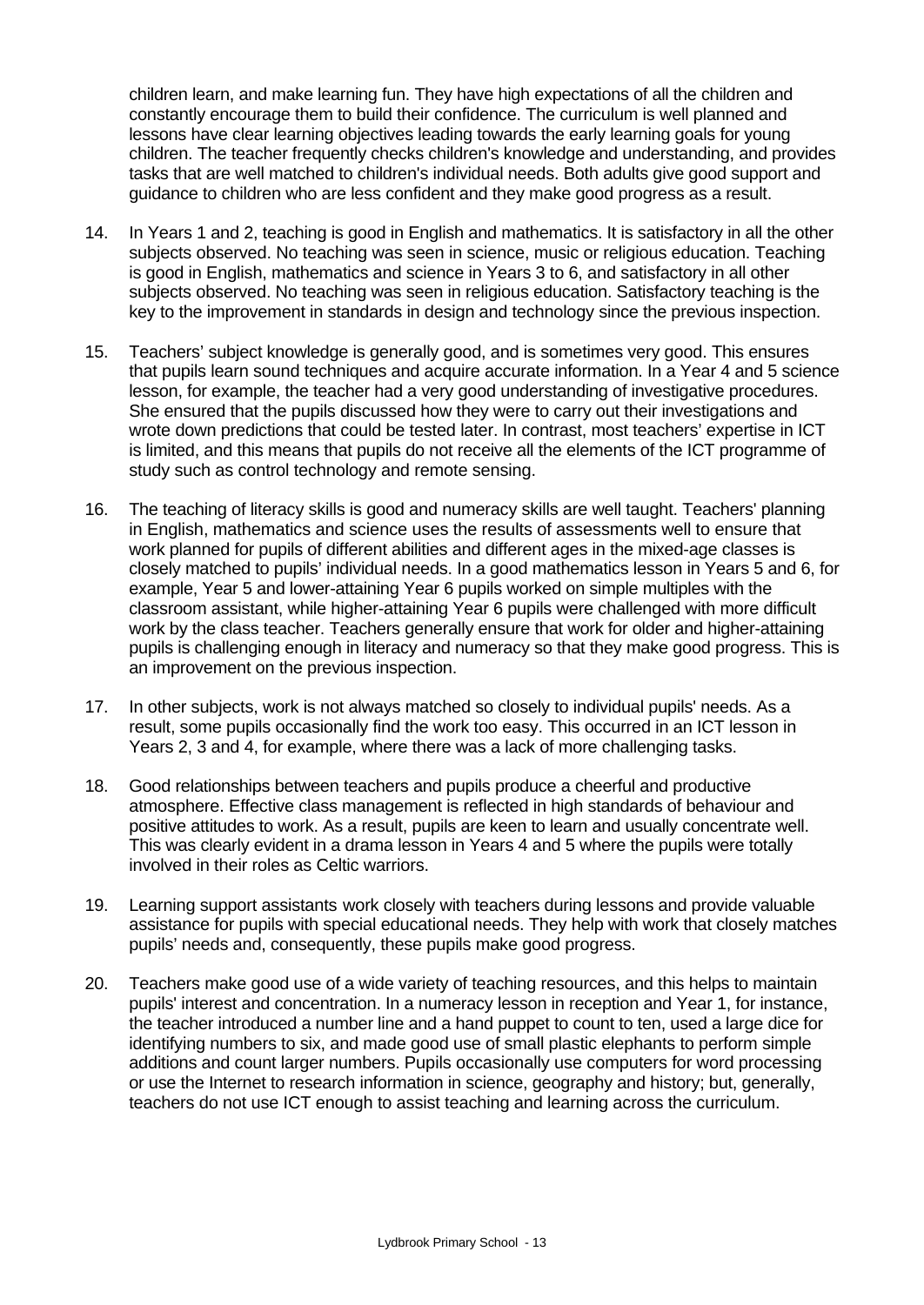## **Assessment**

Assessment is **satisfactory** in reception and in English, mathematics and science; it is **unsatisfactory** in other subjects in Years 1 to 6.

#### **Main strengths and weaknesses**

- Careful analysis of English, mathematics and science test results helps to improve standards.
- The approach to sharing individual and group targets with pupils in English and mathematics is inconsistent.
- Marking gives insufficient guidance on how pupils can improve their work.
- Assessment procedures in all subjects apart from English, mathematics and science are unsatisfactory.
- Assessment is underused as a tool for planning pupils' work and for responding to their individual needs.

## **Commentary**

- 21. Insufficient attention has been given since the previous inspection to the thoroughness and use of assessment. Assessment procedures in English, mathematics and science are satisfactory and the headteacher carefully tracks pupils' progress and analyses test results to improve provision. This has made a significant impact on the high standards achieved in these subjects. However, this information has not been used to set individual or group targets in mathematics and has not been used consistently to share targets in English with pupils to raise their achievement. Because of unsatisfactory marking, some pupils do not know the level at which they are working and have insufficient knowledge of how to improve their work.
- 22. Assessment procedures in all subjects apart from English, mathematics and science are informal and remain unsatisfactory, as in the previous inspection. Assessment is underused as a tool for planning pupils' work and responding to their individual needs. Throughout the school, pupils are taught in mixed-age classes and it is a complex task to track what pupils have been taught and even more difficult to identify what pupils know, understand and can do in all subjects. Teachers lack this important information when planning their work and this can lead to inappropriate tasks for individual pupils and insufficient challenge for higher-attaining ones. This has a negative impact on their learning and achievement.

## **The curriculum**

The school provides a broad and balanced curriculum that is enhanced by a wide range of extracurricular activities. Accommodation and resources are **good**.

## **Main strengths and weaknesses**

- The curriculum for children in the foundation stage provides a good start to their education.
- Older pupils enjoy a curriculum that is much more balanced than at the time of the previous inspection.
- A good range of after-school clubs, together with many visits, residential trips and visitors, enriches the curriculum.
- The outdoor environment has been developed imaginatively and provides many interesting opportunities for recreation and study.

## **Commentary**

23. The curriculum for the foundation stage is good. It is broad and balanced and includes all the six areas of learning. There have been improvements to the breadth and balance of the curriculum in Years 1 to 6 since the last inspection, yet it remains only satisfactory. This is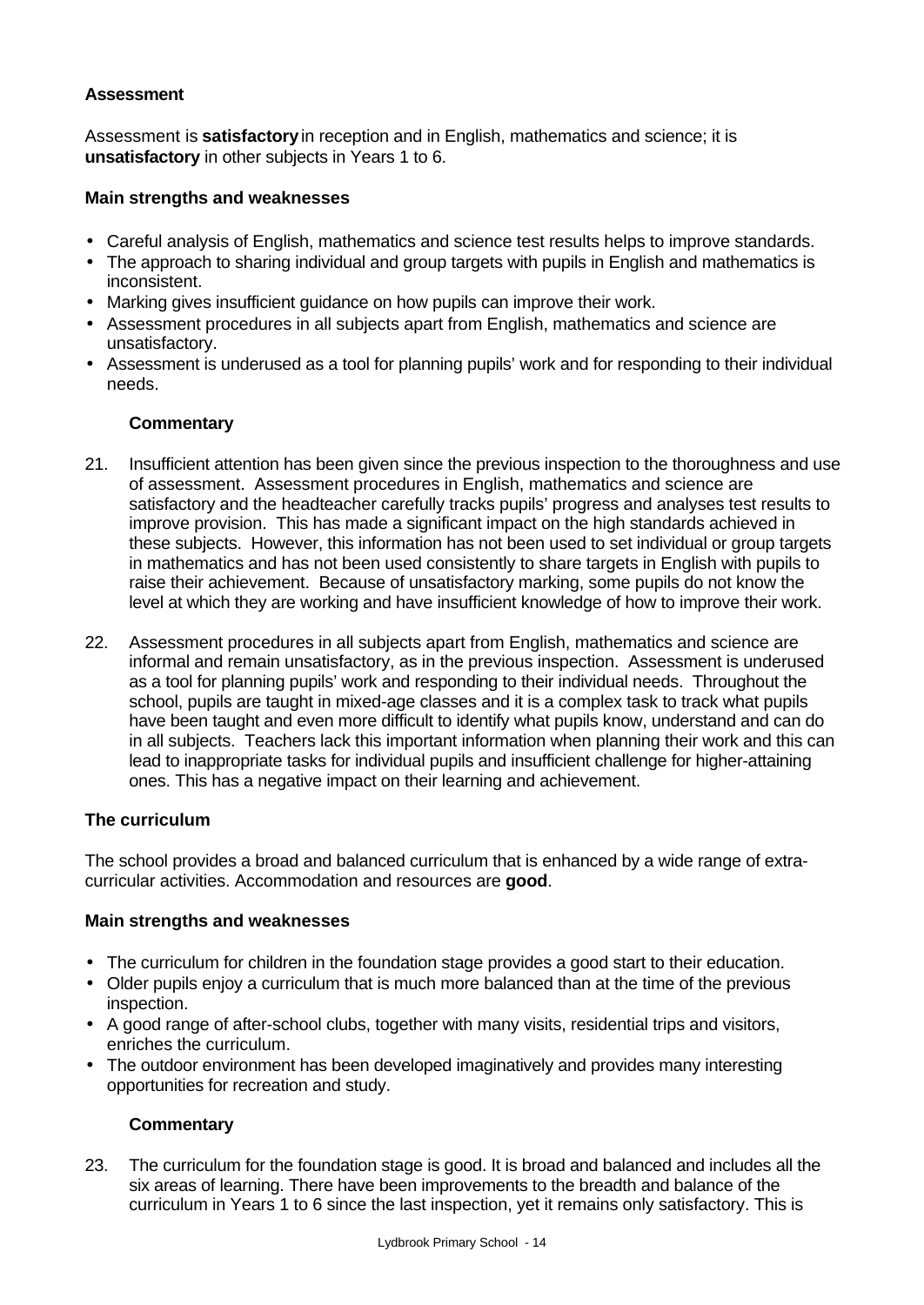because inadequate resources for ICT mean that the subject cannot always be taught well and aspects of the subject cannot be taught at all. The school has worked hard to remedy this situation, but some resources, such as unreliable computers and printers, make it difficult to give good curriculum coverage.

- 24. Policies are in place for all curriculum subjects, but detailed schemes of work are available only for English, mathematics, and science. Schemes of work for design and technology and for ICT are in the process of being finalised. There is an urgent need to ensure continuity and progression in the teaching of other subjects. Different year groups are sometimes taught the same topic, resulting in a restricted programme.
- 25. A new system of planning, linking all the subjects, is being piloted this term. The aim is to plan more creatively, developing literacy, numeracy and ICT more widely across different subjects of the curriculum. The school provides for a daily act of collective worship, which is wholly or mainly Christian. It has implemented the locally agreed syllabus for the teaching of religious education. There is an appropriate personal, social and health education programme.
- 26. Provision for pupils with special educational needs is good and these pupils are achieving well. The special educational needs co-ordinator ensures that individual education plans reflect pupils' needs accurately. These plans are reviewed termly, but, at present, pupils do not attend with their parents and, consequently, some are unaware of their own targets. Learning support assistants are well trained and they interact effectively with the pupils. Appropriate resources have been purchased or modified as required and outside agencies are involved when necessary.
- 27. The school seeks to keep up to date with innovative practices, by capitalising on the school environment, the locality and the local community. The school grounds, including the playgrounds, school field and garden, have been developed well over the last five years to provide a living resource for a variety of activities, such as science trails, mathematics games, outdoor play and environmental studies.
- 28. There is a wide range of after-school activities that enrich the curriculum. These include football, country dancing, netball, chess and drama. There is a residential trip every two years for pupils in Years 5 and 6. All activities are well attended. A good range of visitors has included the local police, African musicians and storytellers. The school works closely with other local primary schools on dance and drama projects and multicultural music events.
- 29. The school has an appropriate number of suitably qualified and experienced teachers. Learning support assistants are deployed in every class to support pupils with special needs and to provide assistance to teachers. These class teams work very effectively.
- 30. The accommodation provides a well-organised and well-maintained environment. It is attractive and bright and pupils have enjoyed being involved in the planning and choice of décor. Each building has had considerable development over the past five years, and plans are in hand to improve the provision both inside and outdoors for the youngest children. Learning resources are good for all aspects of the curriculum, except for ICT, where unreliable computers and printers and insufficient software restrict opportunities to deliver a satisfactory curriculum.

## **Care, guidance and support**

The school's provision for pupils' welfare, guidance and support is **very good**.

# **Main strengths and weaknesses**

- The health and safety of pupils is supported well by regular risk assessments.
- Effective child protection procedures are in place.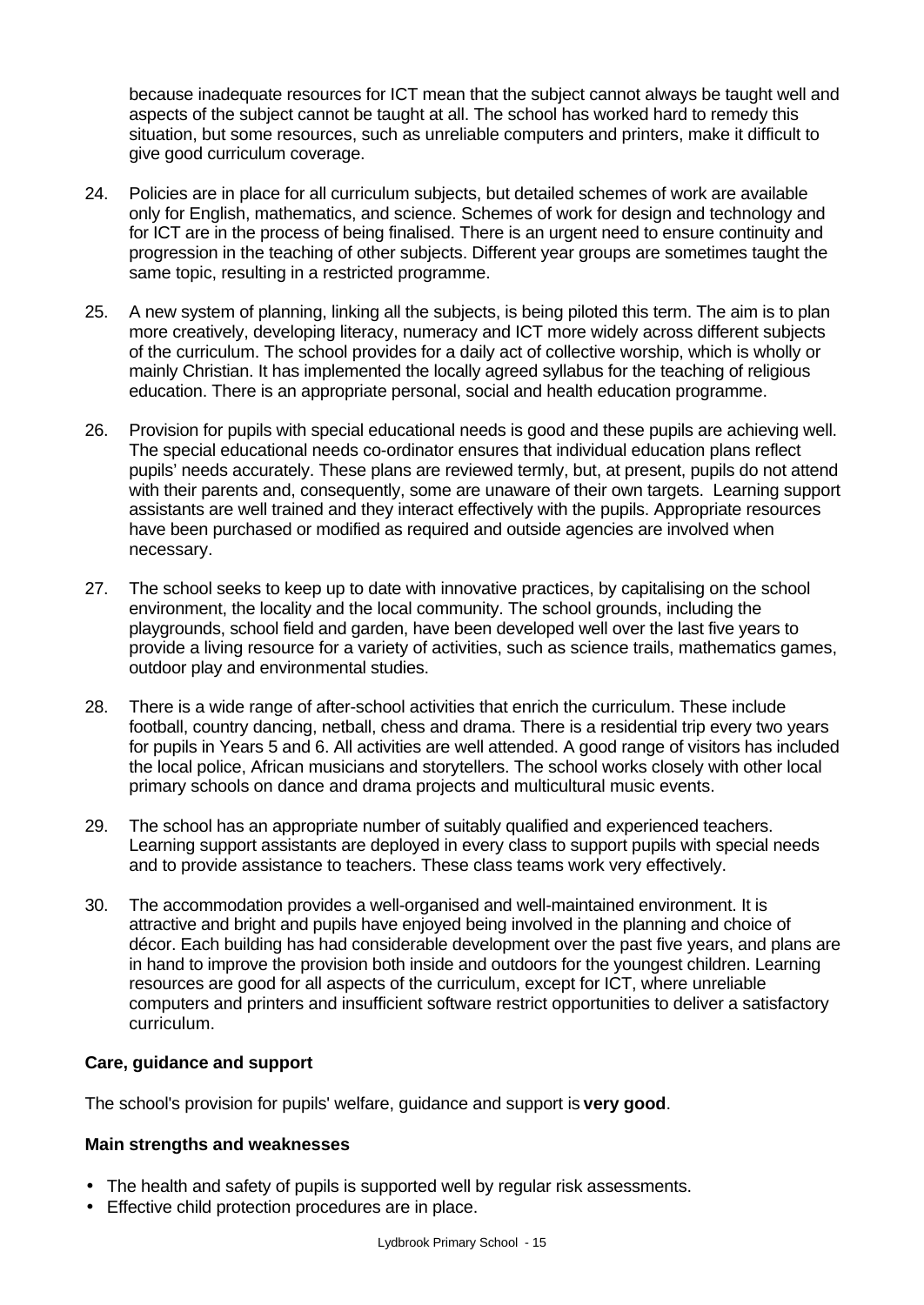- Tracking of pupils' progress works well in English and mathematics.
- Individual targets in English help pupils to improve their standards, but there are no formal targets for individuals in mathematics.
- Induction procedures are good.
- Pupils' views are valued and help to improve the school environment.

#### **Commentary**

- 31. The school makes very good provision for the health, safety, and personal welfare of all its pupils. All staff give appropriate emphasis to providing an establishment where pupils' personal development is a priority, supported by regular risk assessments. This is a good improvement on the previous inspection. A well-established personal, social and health education programme provides good support for pupils' personal development and the school nurse makes a valuable contribution to this programme.
- 32. Child protection procedures are good. The school has an agreed policy that is well known to the staff. The designated person (the headteacher) has good working relationships with all the relevant support agencies and a good knowledge of the respective procedures.
- 33. Procedures for checking pupils' progress work well. In English and mathematics, assessments of pupils' work are made regularly and are compared with National Curriculum levels. Pupils also take annual assessment tests. Teachers can therefore track pupils' progress effectively across the years. Termly assessments are used well to set individual targets for pupils in English, but there are no formal targets in mathematics. More detailed advice to pupils, however, on the specific skills needed to reach the next level of attainment would improve standards further.
- 34. A well established induction programme allows children in the privately run nursery to make pre-school visits to the reception class and allows them to feel confident in starting school. Older pupils are given good opportunities to guide them and their parents when choosing a suitable secondary school.
- 35. Procedures for identifying pupils with special educational needs are good. The headteacher tracks each pupil's performance in English and mathematics, and is fully aware of low levels of attainment or slow progress. Effective liaison with the private nursery on the school site ensures that appropriate support is in place from the earliest years.
- 36. The school welcomes pupils' views. These have been at the forefront of many recent improvements, most noticeably the multi-coloured railings and the playground markings. Older pupils share and discuss the views of other pupils at school council meetings.

#### **Partnership with parents, other schools and the community**

The schools' partnerships with parents and the community are **good**. Links with other schools are **very effective**.

#### **Main strengths and weaknesses**

- Parents support pupils' learning well both at home and at school.
- The parent teacher association makes a valuable contribution to improving facilities.
- Information provided for parents is generally good, but pupils' annual reports lack important information on attainment and how pupils can improve their standards.
- Good community links and very effective links with other local primary schools help to enrich the curriculum.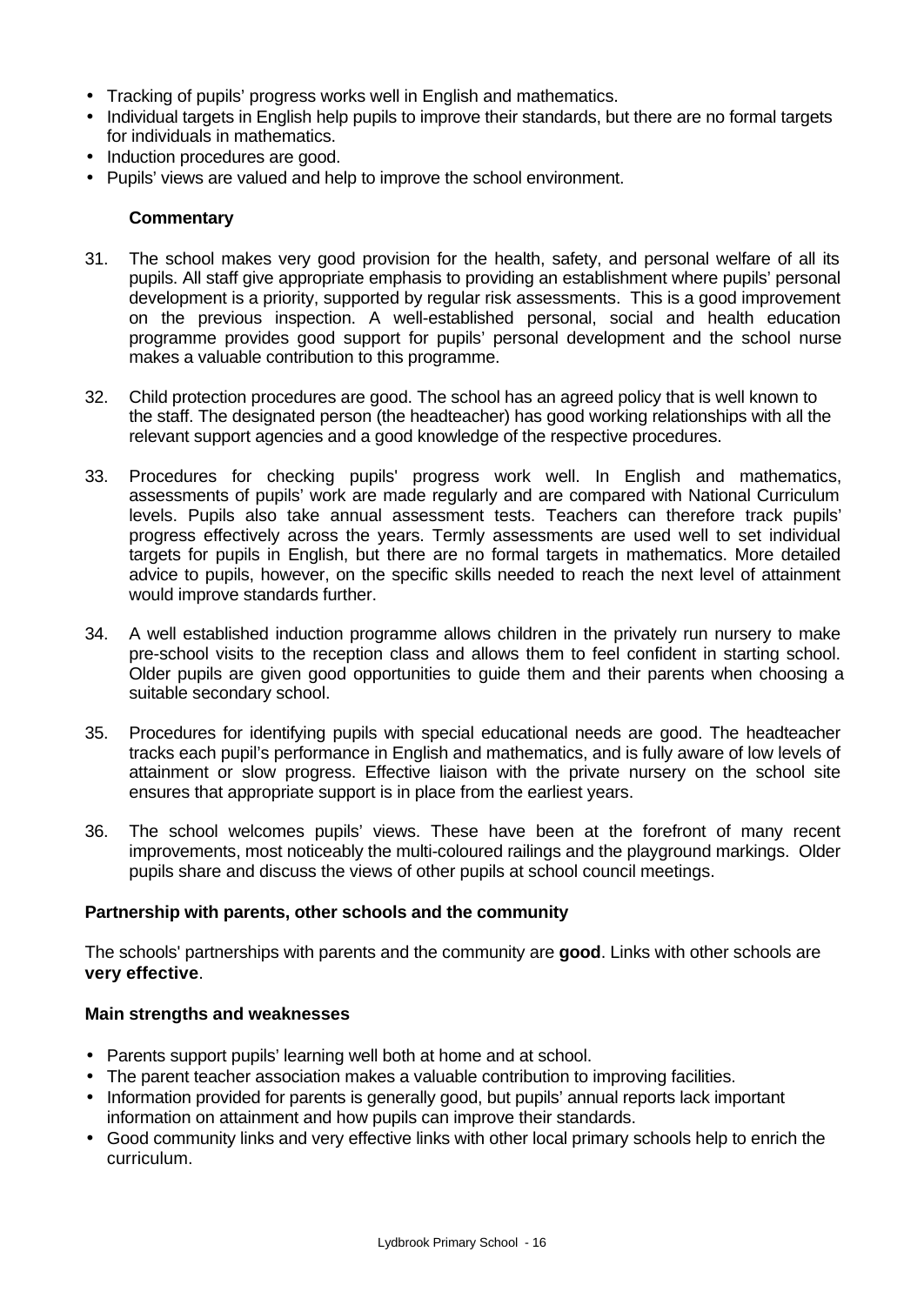## **Commentary**

- 37. Links between home and school are good and this results in effective parental involvement in pupils' learning. Parents give vital support at home by listening to their children read and by overseeing homework. Parents support after school clubs and school visits, and a few parents help with classroom activities. Parents are invited into school to share in assemblies and school performances. Parents of pupils with special educational needs are consulted regularly to ensure that the support provided for their children will help them to achieve their potential.
- 38. Parental support for the school is good. The active parent teacher association fulfils its aims by furthering the valuable links between home, school and the community. It organises a range of fundraising and social events for parents and pupils, and parents volunteer to improve the school fabric and the outdoor facilities, for example, by painting the railings. This enhances the school environment and encourages pupils' interest and involvement in learning.
- 39. The quality and the quantity of information provided for parents are good, overall, although pupils' annual reports do not compare their attainment to the standards expected nationally, and do not give specific targets for improvement. Clear communications between home and school include termly parents' evenings and regular newsletters. Prospective parents receive good information about class routines and this helps pupils to settle quickly into the school community.
- 40. The school takes an active part in the local community, including visits to the local church and taking part in local radio programmes. Good use is made of local sports facilities and a local swimming pool. The school's links with the cluster of seven local primary schools are very effective and include shared music and drama projects and training courses for staff.

## **LEADERSHIP AND MANAGEMENT**

Leadership and management of the school are **satisfactory**. The school is managed **satisfactorily**. The governance of the school is **sound**.

## **Main strengths and weaknesses**

- The headteacher has sound aspirations and a clear vision for the school, but some of the issues from the previous inspection have been addressed too slowly.
- Other senior staff share this vision, but the role of the subject co-ordinators has not yet been developed sufficiently, except in English, mathematics, science, ICT and design and technology.
- Strategic planning reflects the school's aims and values well.
- The governing body carries out its duties satisfactorily and is more effective than it was at the last inspection.

## **Commentary**

- 41. The headteacher provides satisfactory leadership. He has clear priorities and realistic plans for the future. He is committed to meeting the needs of pupils of different abilities, including those with special educational needs. He has good relationships with parents and keeps them well informed of school events. He works closely with other teachers, but some of the issues from the previous inspection have been addressed too slowly. The school is moving forward steadily.
- 42. The school has good aims and values that are reflected in its work. It provides a curriculum that is broad and balanced, which motivates and interests and helps to develop each child's potential. The school aims to develop pupils' self-confidence, self-esteem, independence and

responsibility through the curriculum, and encourages each child to understand and respect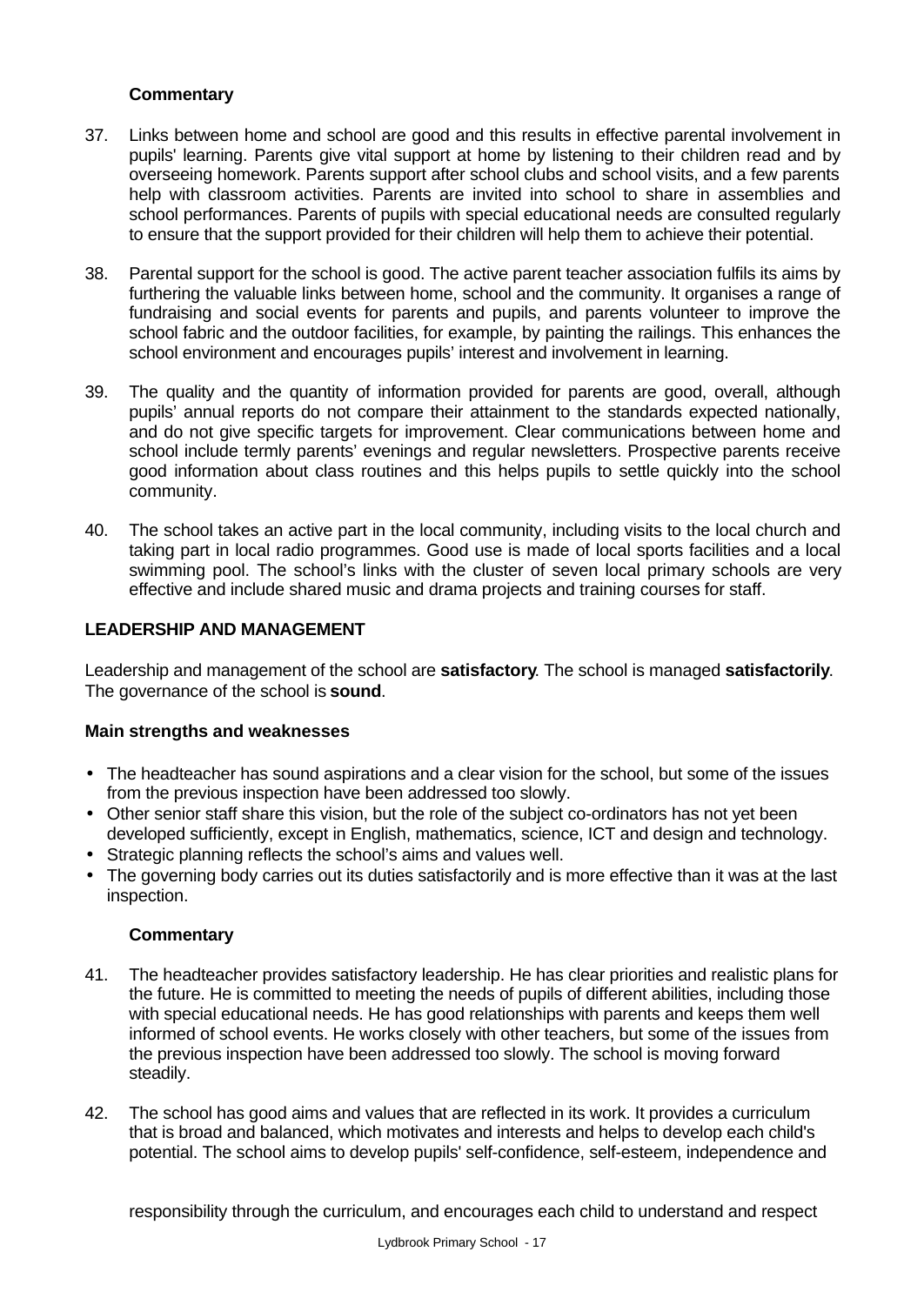others. The school works in partnership with parents and the wider community, and promotes literacy as the key curriculum area. The school is successful in achieving its aims.

- 43. The management of the school is satisfactory. The headteacher works closely with the other teachers and has a clear overview of planning across the school. He monitors children's work informally when he teaches in class. He regularly observes teaching informally, and makes suggestions on how to raise pupils' attainment. In addition, more formal observations form part of the performance management programme that is operating successfully in the school. The headteacher has a good grasp of pupils' standards in English, mathematics and science. He analyses National Curriculum test results and optional test results to track pupils' progress from year to year and successfully identifies weaker areas of the curriculum needing attention.
- 44. Responsibility for curriculum areas is delegated to subject co-ordinators who develop schemes of work, co-ordinate teachers' planning and monitor pupils' work. This was an area identified for development at the previous inspection, but there has not been a full review of schemes of work in some subjects and co-ordinators, except in English, mathematics, science, ICT and design and technology, are still not being given sufficient opportunity to help their colleagues to raise standards. Developments have not moved quickly enough in these subjects since the last inspection, and there is still more to do that would help to improve standards further.
- 45. The special educational needs provision is managed well. Identification of pupils' needs and intervention strategies are appropriate. Good advice is given to teachers and support staff, who are well-informed about pupil's needs and how to address them. Liaison with outside agencies and secondary schools is effective. Pupils' individual education plans address their needs well and are updated regularly. Pupils' progress is tracked carefully to ensure they are achieving well.
- 46. The governors provide good support for the headteacher and fulfil all their statutory responsibilities. They have a satisfactory working knowledge of the school and a sound understanding of its strengths and weaknesses. They are kept well informed by regular reports from the headteacher. Several governors, including the Chair, visit the school on a regular basis. All governors have responsibility for monitoring a specific aspect of the school improvement plan. This ensures that the governors are more actively involved and better informed than at the previous inspection. Governors debate standards, performance management and budget issues and help to determine the priorities facing the school. All governors have taken part in training sessions to improve their effectiveness.
- 47. Educational priorities are supported well through the school's financial planning. The school improvement plan identifies appropriate targets and ensures that resources are directed towards raising pupils' attainment. The school makes good use of resources allocated to assist specific groups of pupils such as those with special educational needs. The governors' finance committee monitors the school's budget regularly and satisfactory financial controls are in place. The principles of best value are applied well. The school seeks competitive tenders for all major spending decisions to ensure it receives good value for money. It assesses its performance in comparison with other schools, sets challenging targets for each pupil and consults widely to gain the opinions of parents and children. Day-to-day administration is efficient and computers are used effectively for handling invoices and for keeping pupils' records.
- 48. Staff and governors share a firm commitment to improving the quality of teaching and learning and the school has the capacity to succeed. Appropriate targets have been set for raising standards in English and mathematics in the national tests in 2004.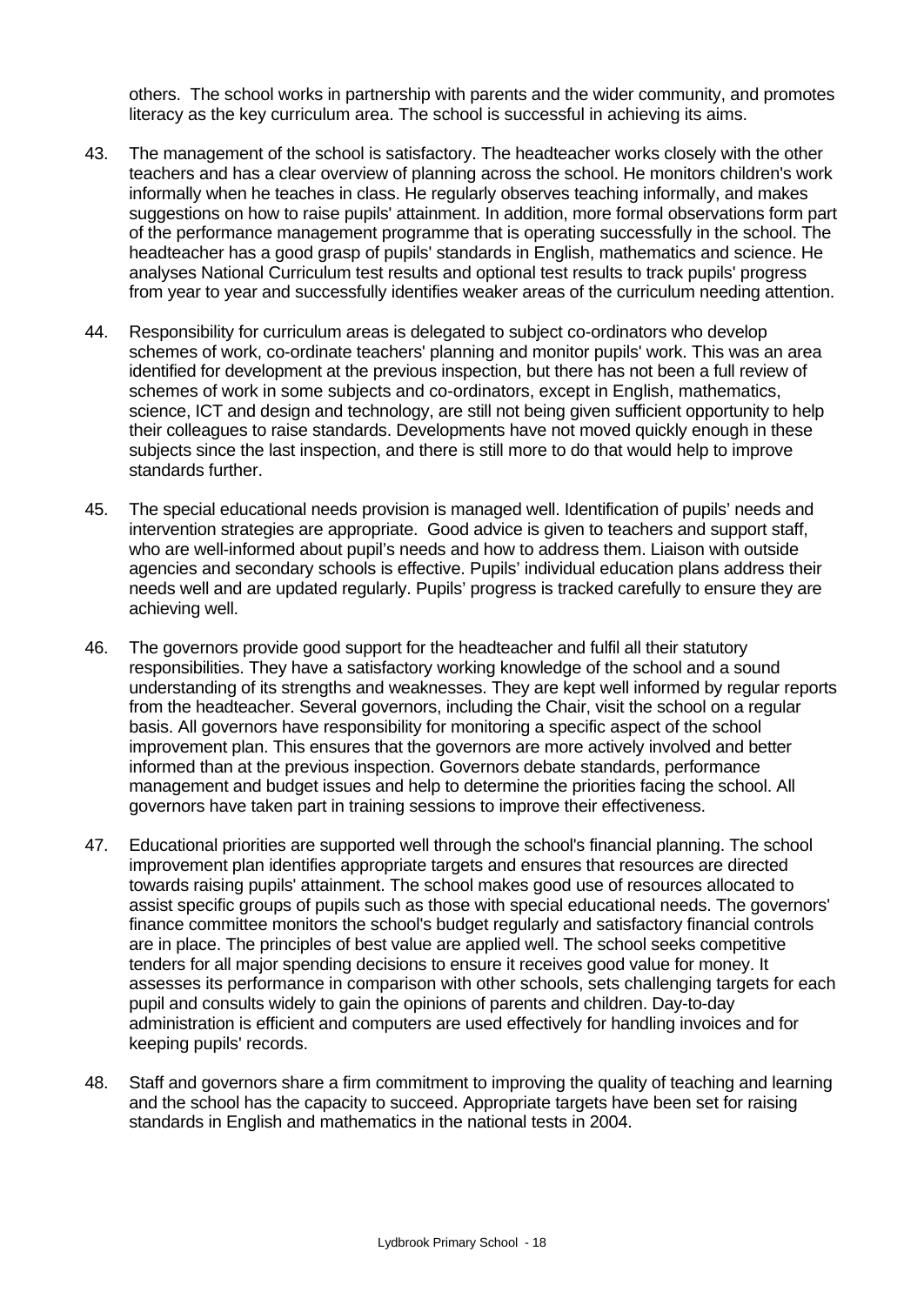# **Financial information**

#### *Financial information for the year April 2002 to March 2003*

| Income and expenditure $(E)$ |         | Balances (£)                       |
|------------------------------|---------|------------------------------------|
| Total income                 | 294,000 | Balance from previous year         |
| Total expenditure            | 291,340 | Balance carried forward to the net |
| Expenditure per pupil        | 2,081   |                                    |

| Income and expenditure $(E)$ |         | Balances (£)                        |        |
|------------------------------|---------|-------------------------------------|--------|
| Total income                 | 294.000 | Balance from previous year          | 35.240 |
| Total expenditure            | 291.340 | Balance carried forward to the next | 37,900 |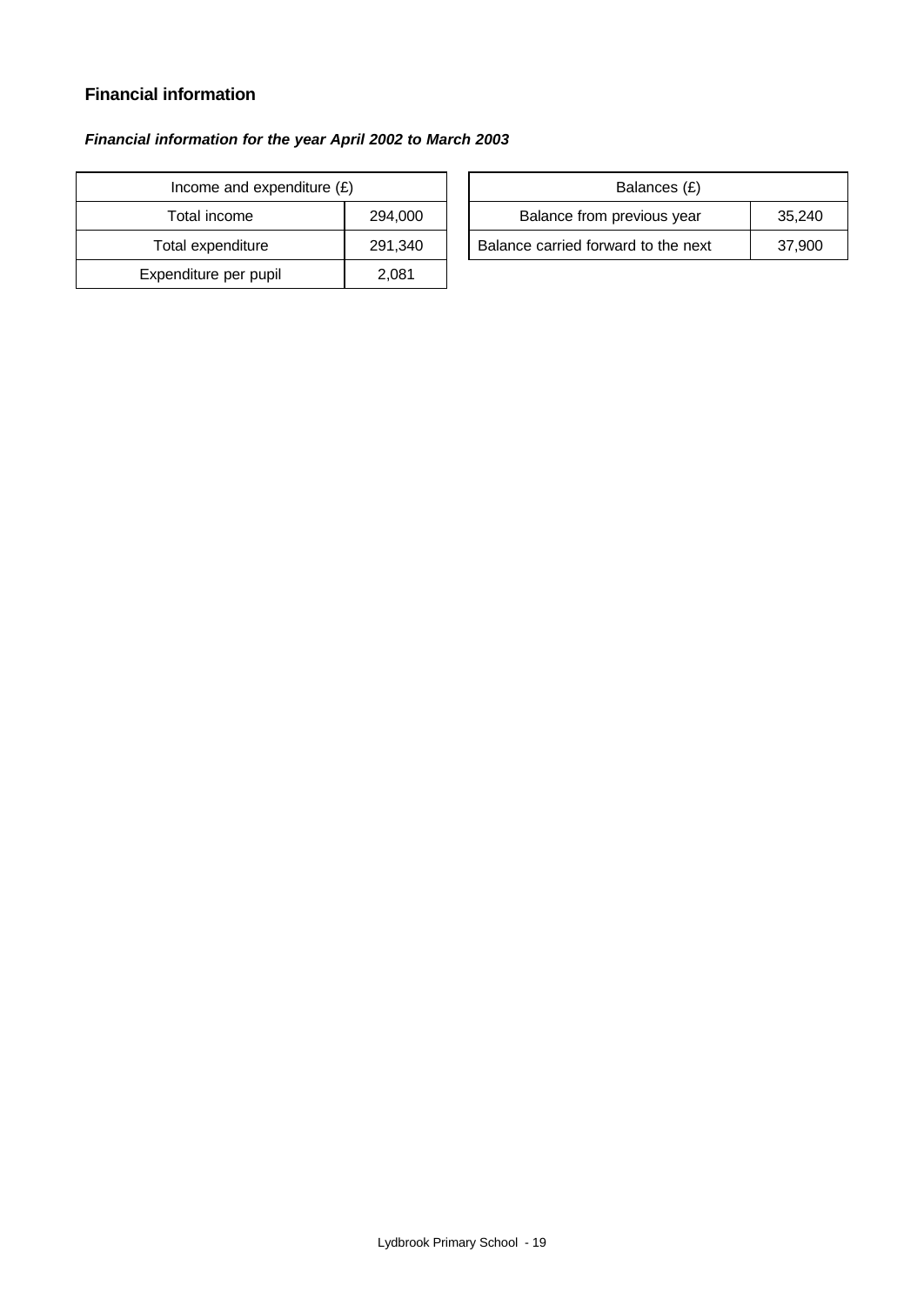# **PART C: THE QUALITY OF EDUCATION IN AREAS OF LEARNING, SUBJECTS AND COURSES**

# **AREAS OF LEARNING IN THE FOUNDATION STAGE**

- 49. The school makes good provision for young children. The quality of teaching for children of reception age is consistently good and the curriculum is well planned to help them learn effectively. Informative displays and good resources also help them to learn quickly. As a result, children make good progress and achieve well. This is an improvement on the previous inspection.
- 50. Most children attend the privately run nursery on the school site and join the school at the beginning of the school year in which they become five. During the inspection, there were twenty children of reception age on roll. For the first four weeks of the autumn term, all children join the school on a half-time basis. During the inspection, the older reception children were attending during the mornings while the younger pupils joined the afternoon sessions. The children were due to swop sessions for the following two weeks. Most parents agree that the children cope well with these part-time arrangements when they first start school, though some parents find the change from morning to afternoon sessions inconvenient because of their own work commitments. The school works closely with the privately run nursery, however, and children can attend the nursery for the other half of the day if necessary.
- 51. While the attainment of pupils in the small year groups varies widely from year to year and has fallen over the past few years, children's basic skills are better developed this year than in most previous years and the majority have a range of skills broadly typical for their age. Children of reception age join with five less mature Year 1 pupils in a mixed-age reception / Year 1 class. This arrangement works well for both age groups and all children make good progress. By the time they leave reception, most children will reach the levels expected in communication, language and literacy skills, mathematical understanding, knowledge and understanding of the world, physical development and creative development. Their personal and social development is better than expected for their age.
- 52. The teacher and the learning support assistant have a good understanding of how young children learn. They plan and work together well, provide a good range of interesting activities and manage the children effectively. Children play happily together, co-operate sensibly and are well motivated. Their attitudes to learning and their behaviour are good because the teacher's expectations are high, tasks are explained clearly, and work is matched well to the needs of individual children.

# **PERSONAL, SOCIAL AND EMOTIONAL DEVELOPMENT**

Provision in personal, social and emotional development is **good**.

## **Main strengths and weaknesses**

- Children form good relationships with other pupils and with adults.
- They begin to select their own activities and use resources independently.

# **Commentary**

53. The class teacher and learning support assistant are effective in helping children to develop good social skills. Children are happy to leave their parents and enter the classroom confidently in the mornings. They enjoy choosing from a good range of activities for the first quarter of an hour and then sit quietly with other pupils and listen attentively to the teacher. They quickly learn to put their hands up when answering questions and soon understand they must take turns when speaking or when sharing resources. They get changed for physical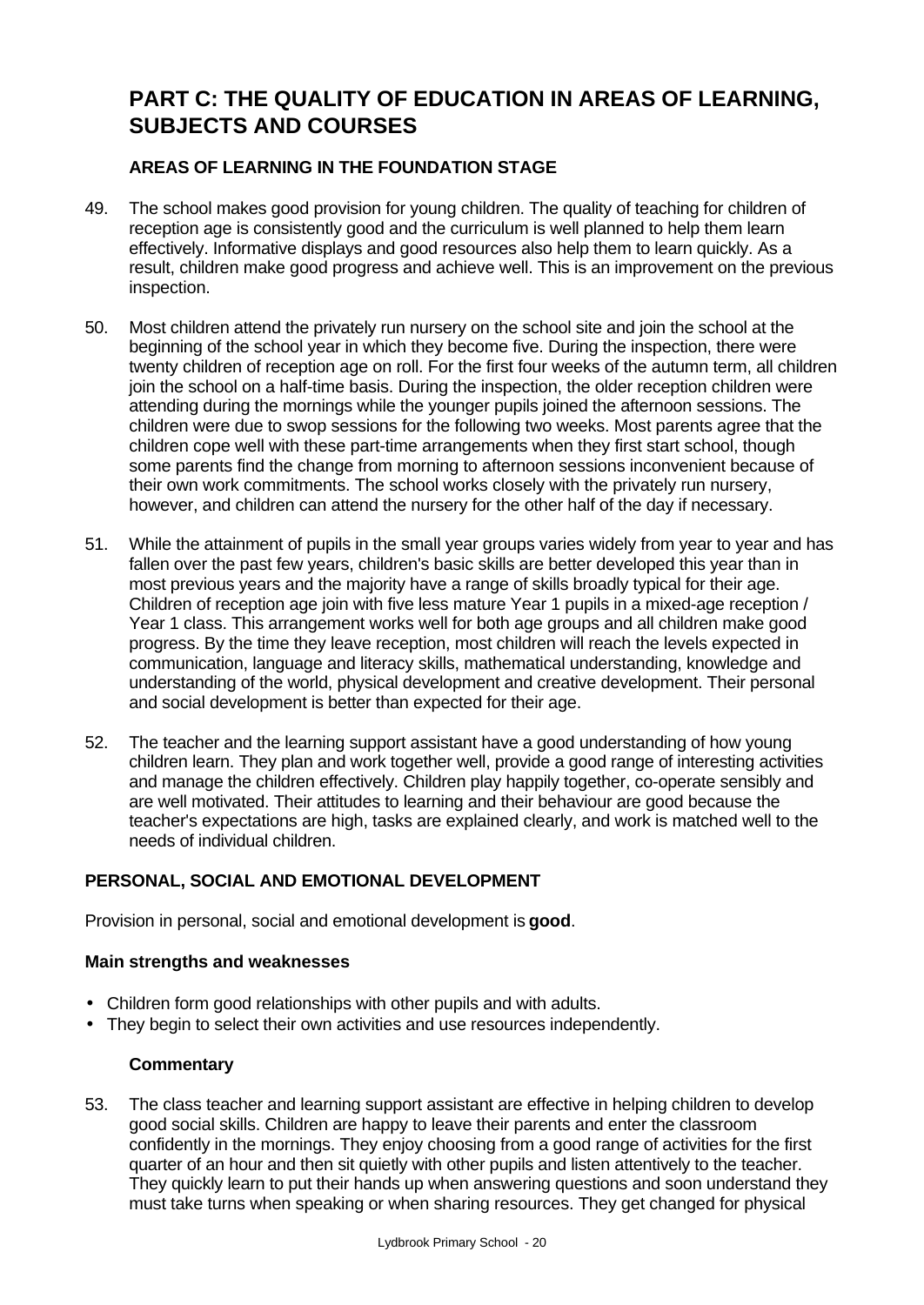education sensibly and put their own socks and shoes on afterwards. Children make good progress in developing social skills and their level of personal, social and emotional development is above what is normally expected for their age.

## **COMMUNICATION, LANGUAGE AND LITERACY**

Provision in communication, language and literacy is **good**.

#### **Main strengths and weaknesses**

- Children listen carefully and respond sensibly to what they have heard.
- They speak clearly and audibly and show some awareness of their audience.
- They enjoy books and learn to read a range of common words and simple sentences.
- They identify the initial sounds in words and recognise the letters of the alphabet.
- By the end of the year, they write their own name and copy simple sentences.

#### **Commentary**

- 54. Communication, language and literacy skills are taught well. The teacher and learning support assistant take every opportunity to talk with the children in order to develop their confidence and widen their vocabulary. They ask many open-ended questions and encourage children to discuss what they are doing. In one lesson, for example, children explained clearly how they had cut out and assembled finger puppets. Children take part in role-play activities to stimulate their language development. During one lesson, two children played happily together in the *café*, preparing and serving 'meals'. Children who are more hesitant when speaking are given constant encouragement and good assistance to develop their speech and vocabulary. As a result, all children achieve well, and reach the goals expected in language development by the end of the reception year.
- 55. Children enjoy listening to stories, and are keen to look at books. On joining the school, they know how to handle books and turn the pages carefully. During one lesson, several children enjoyed sharing their books with the inspector. They concentrated well, looked carefully at the illustrations, and answered questions sensibly as they followed the story. During the reception year, children take reading books home regularly to share with their parents and other adults. They enjoy looking at large text books and listening to talking books and recorded stories. In one lesson, children developed their listening skills by hearing recorded nursery rhymes and identifying the correct rhyme by choosing an appropriate picture. They are taught the sounds and the names of letters, and can identify the initial sounds of words. By the end of the reception year, all pupils recognise a variety of simple words. Some use a range of strategies to identify unknown words and read simple stories confidently. Children achieve well, and most read as well as expected for their age.
- 56. Children are given many opportunities to develop their writing skills. At the beginning of the year, they develop their pencil control by drawing lines accurately and joining dot patterns. They learn to overwrite the letters of the alphabet and then copy them freehand. They are taught the sounds associated with each letter and are shown how to identify words with similar endings. During one lesson, for example, children identified rhyming words such as *five* and *drive.* By the end of the year, pupils copy sentences such as *There was a gigantic giant* in a legible script, and higher-attaining children write their own simple sentences. Most children achieve well and standards in writing are similar to those expected nationally.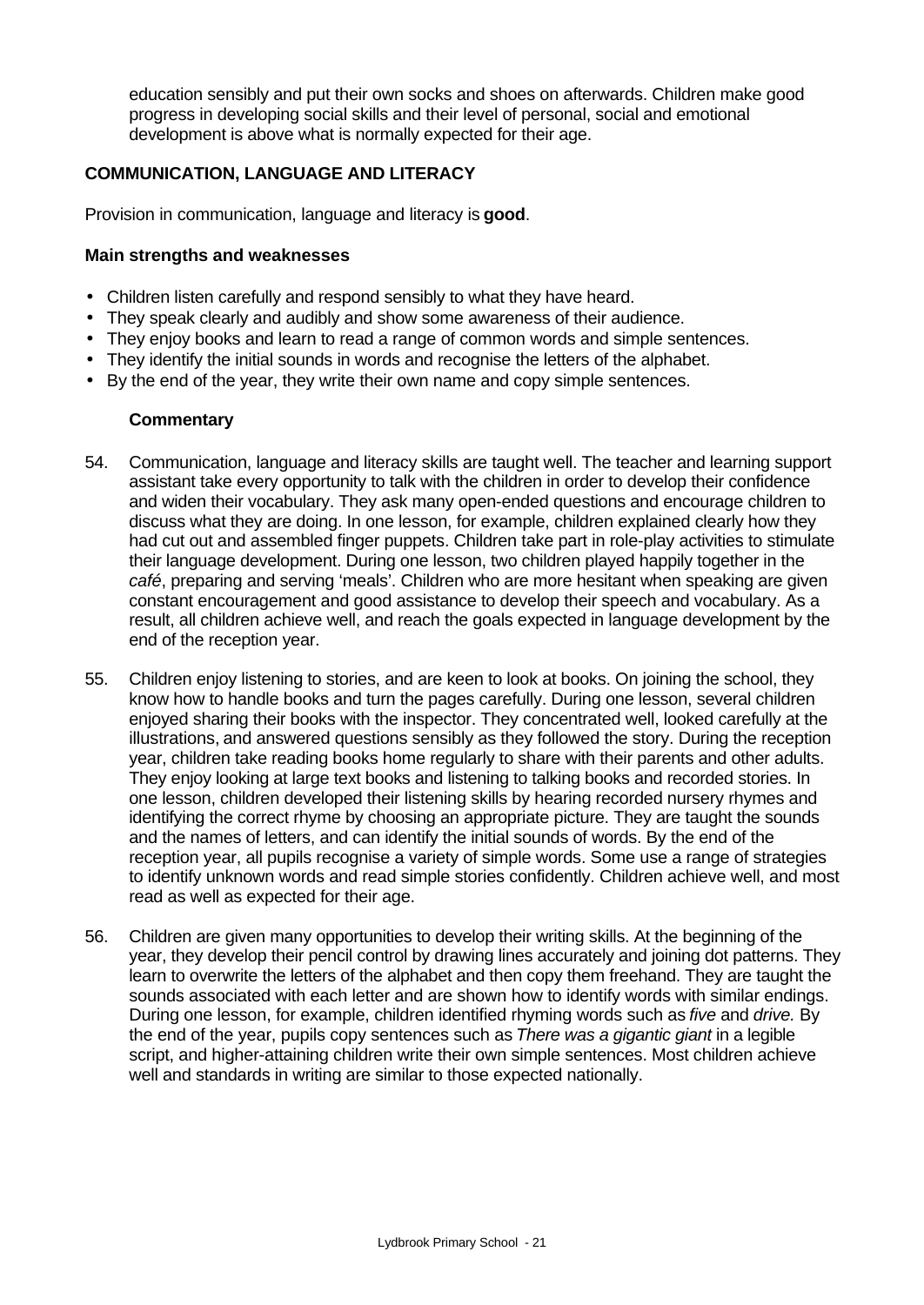## **MATHEMATICAL DEVELOPMENT**

Provision in mathematical development is **good**.

## **Main strengths and weaknesses**

- Children count reliably up to ten and identify numbers 'more than' and 'less than'.
- They solve practical problems by carrying out simple additions and subtractions.
- They recognise simple shapes and recreate simple patterns.

## **Commentary**

57. Teaching of mathematical skills is good. The teacher makes it fun to use numbers and to explore shape and size. In one lesson, for example, the children pegged the numbers one to ten onto a 'washing line' in the correct order. The teacher then used a hand puppet to urge the children to count up to ten and back correctly. When the puppet made a 'mistake', the children were keen to correct it! In another lesson, as children sang *Hickory Dickory Dock*, the teacher made very good use of a 'mouse' climbing up a model of a grandfather clock to encourage the children to count up to five. By the end of reception, most children write numbers to 10 or beyond and add and subtract within five correctly. They recognise common two- and threedimensional shapes and use coins to add together small sums of money. Higher-attaining pupils use numbers to 20 and add and subtract within ten correctly. The teacher and learning support assistant ensure that those who are more hesitant are fully involved and make good progress. Children achieve well, and by the end of the reception year, most children have mathematical skills in line with those expected for their age.

# **KNOWLEDGE AND UNDERSTANDING OF THE WORLD**

Provision in knowledge and understanding of the world is **good**.

## **Main strengths and weaknesses**

- Children learn well from practical activities and their own investigations.
- They have a good understanding of how living things grow.
- They make good use of computers to assist their learning.

## **Commentary**

58. Teaching is good and involves many opportunities for children to learn about the world around them during practical investigations, outdoor activities and visits in the local area. In one lesson, some children discussed their favourite foods, while others mixed hot water and icing sugar to make sugar mice. Children observe the growth of a bean plant, discuss their own development and recognise the stages by which a baby becomes a toddler. Children investigate the properties of different materials, and describe their uses. They use the computer mouse to sequence six steps in the life cycle of a frog and learn to use the keyboard to type and print their own names. Children achieve well and their levels of knowledge and understanding are usually typical for their age by the end of the reception year.

## **PHYSICAL DEVELOPMENT**

Provision in physical development is **good**.

#### **Main strengths and weaknesses**

- Children move imaginatively and with confidence.
- They handle tools and small equipment safely and with increasing control.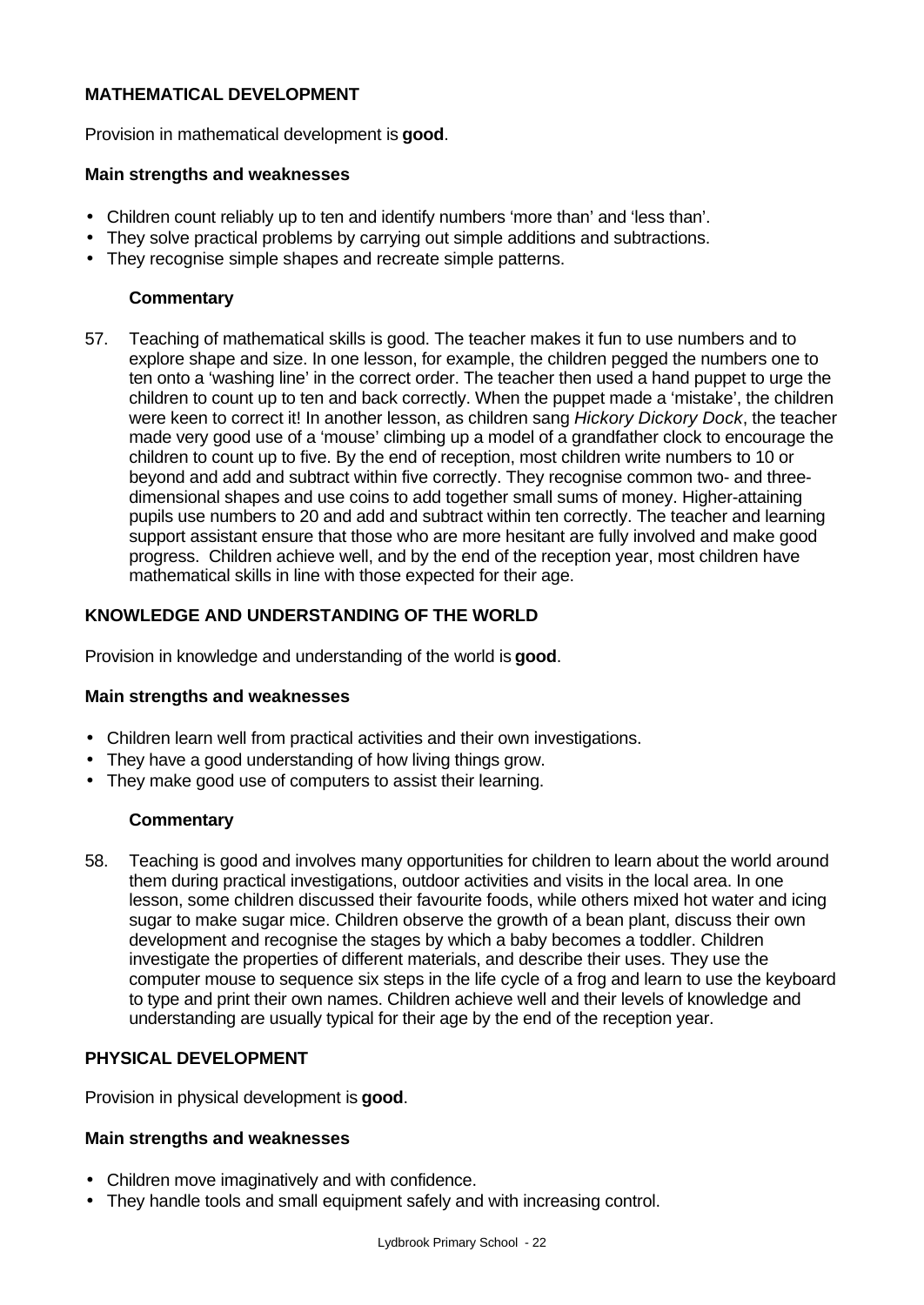## **Commentary**

59. Good teaching ensures that there are many opportunities for children to develop their manipulative skills and co-ordination by using pencils, crayons and paintbrushes. They pour water into containers, build models in the sand tray, assemble jigsaws and construction toys and use scissors correctly. Children take part in more energetic activities both indoors and out of doors. During a dance lesson, for instance, children moved around the school hall like a mouse, creeping quietly, twitching their head nervously and sniffing for danger in response to the music. The class teacher gave imaginative instructions such as "scratch your whiskers" and the learning support assistant gave good demonstrations of how to move like a mouse. Outside, children developed better co-ordination by balancing a beanbag on their head or shoulder, by bouncing and catching a ball, or by rolling a rubber ring. Children followed instructions well when asked to hop or skip during the warm-up, and 'froze' instantly when the whistle was blown. Children achieve well and their physical development is in line with that expected nationally.

## **CREATIVE DEVELOPMENT**

Provision in creative development is **good**.

## **Main strengths and weaknesses**

- Children use a good range of materials, colours, textures and forms in two and three dimensions.
- They recognise simple sound patterns and sing simple songs from memory.

#### **Commentary**

60. Good teaching helps children to make good progress in developing their creative skills. Children use a wide variety of paints, paper, card, fabrics and construction materials. They use egg boxes and pipe cleaners, for instance, when modelling spiders and create large mice with straw whiskers and painted bodies. They create a sparkling spider's web by drawing a web pattern in glue and sticking glitter to it. In one lesson, children cut out felt finger puppets and learnt a variety of techniques (including glue, staples and sticky tape) to join the parts together. Children sing nursery rhymes and enjoy playing percussion instruments such as drums and tambourines. They listen to a range of music during whole-school assemblies, are beginning to join in the hymns and songs, and enjoy performing actions in time to the music. As a result, children achieve well and their artistic and musical skills develop in line with those normally expected by the end of the reception year.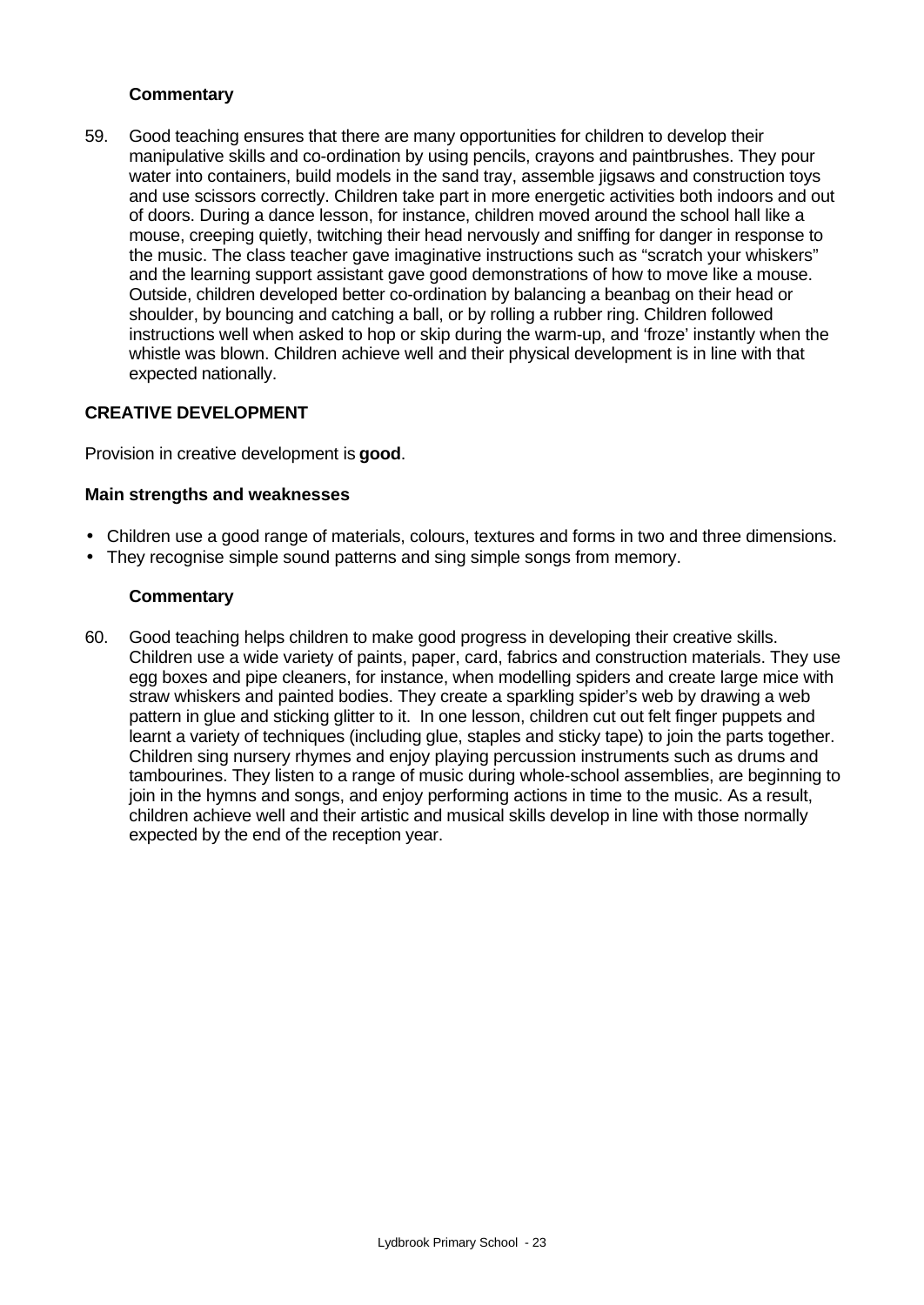## **SUBJECTS IN KEY STAGES 1 AND 2**

## **ENGLISH**

Provision in English is **good** overall, with good teaching in reading and in some aspects of speaking and listening, and some weaknesses in writing.

## **Main strengths and weaknesses**

- Good quality teaching, overall, ensures that pupils generally achieve well.
- Standards in speaking and listening are satisfactory overall, with some good aspects.
- Standards in reading are good amongst most younger and older pupils.
- Standards in writing are satisfactory overall.
- There is insufficient use of literacy to assist learning across the curriculum.
- Marking, assessment and target setting are used inconsistently to improve standards.

## **Commentary**

- 61. Standards in **speaking and listening** are generally in line with national expectations.
- 62. Good teaching ensures that younger pupils are given varied play, partner work and teacher-led activities to develop their speaking and listening skills. In Year 1, for example, pupils were encouraged to talk to each other when designing a pattern to be developed on the computer. Pupils are frequently invited to talk openly in front of their classmates. This builds their confidence. Teachers often use drama activities such as role-play and *hot seating* with older pupils. In a good Year 4 lesson, for example, this helped pupils to speak appropriately to a larger audience. Last year, the oldest pupils wrote radio scripts and broadcast these on local radio. Their performances benefited from professional advice.
- 63. Standards in **reading** are usually above those expected nationally.
- 64. Reading is of great importance in this school and is taught well. Younger pupils choose readers from a variety of schemes. Shared reading activities led by the teacher support the development of skills and confidence, as seen in Year 2 when pupils shared and enjoyed a rhyming song and made up extra lines for the song, using and developing their phonic knowledge in the process. Many pupils are supported and encouraged in their reading by parents. As a result, they learn to read confidently and accurately.
- 65. Older pupils have the choice of a wide range of class and library books. They share challenging texts with their teacher. Guided reading develops good book skills, as seen in a lesson where pupils developed a clear understanding of how contents, sub-titles and indexes organise non-fiction texts. Most older readers are fluent, and talk animatedly about their favourite books, predicting the endings and evaluating their impact. Standards in the current Year 6, however, where over half the class have learning difficulties, are not as high as in previous years.
- 66. Pupils usually achieve standards in **writing** in line with national expectations.
- 67. Younger pupils develop writing skills effectively by copying their teacher's writing, though as phonic skills and pencil control improve, many begin to write alone. In a Year 1 lesson, for example, pupils made books by copying rhyming words, while in Year 2, pupils wrote their own descriptive stories based on observations.
- 68. Pupils' writing has benefited from the focus on writing in the School Improvement Plan. Older pupils practise different styles of writing such as poetry, narrative and autobiography during English lessons, but do not develop these skills sufficiently in other subjects. In a well-taught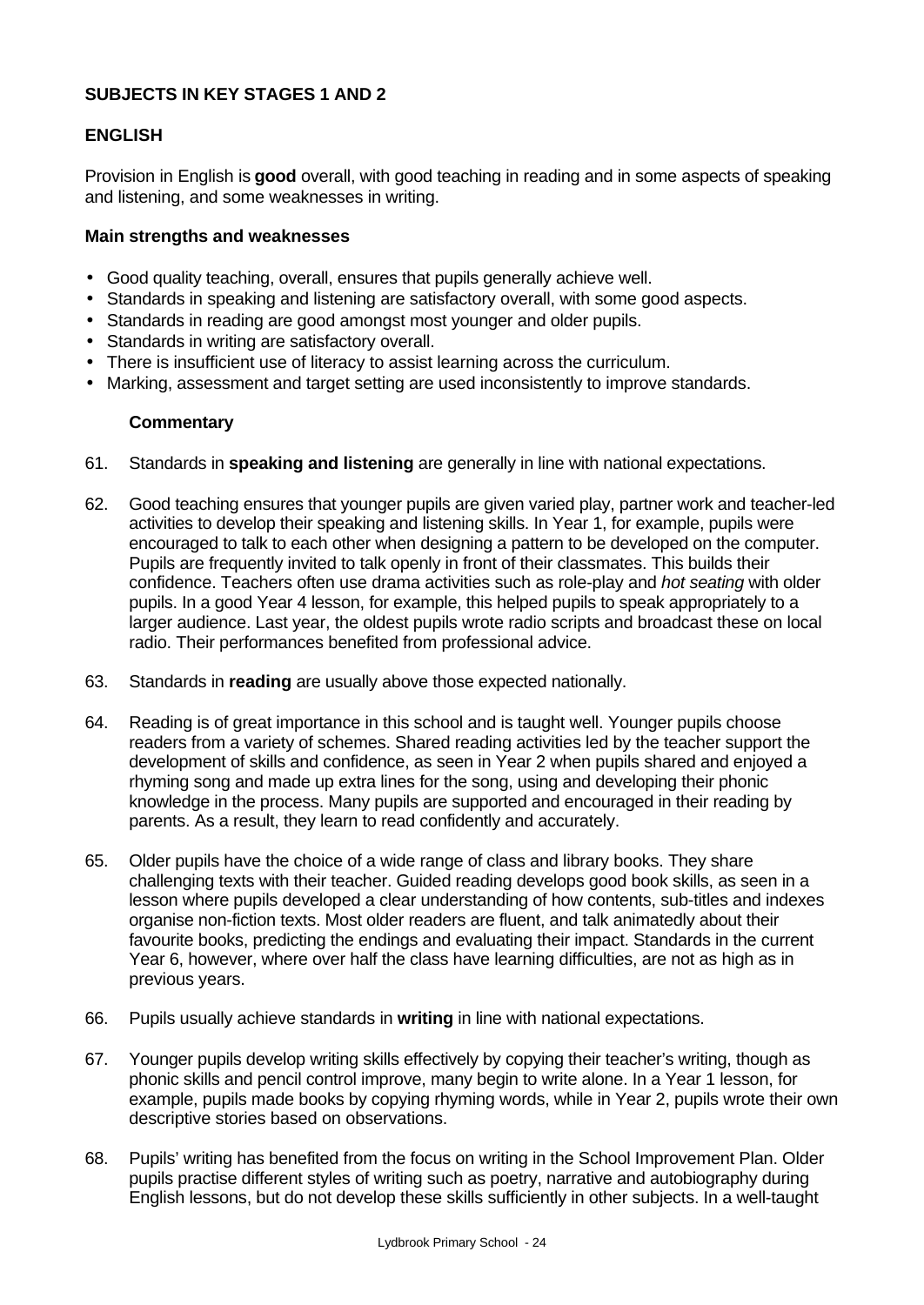lesson in Year 6, for instance, pupils learnt about journalistic styles of writing, and wrote snappy headlines in response. Although pupils achieve well, standards are below the national average in the current Year 6 as many pupils have learning difficulties. In the scrutiny of pupils' books, some examples of stories, letters and play script writing were seen, though there was little evidence of the more extended writing that might be expected from the oldest or more able pupils. This limits their opportunity to develop a more fluent writing style. In addition, when marking work, pupils are not given sufficient guidance on how to improve their writing.

- 69. Evidence of sound teaching of **handwriting** was seen, beginning with correct letter formation. **Spelling** is taught effectively.
- 70. The subject co-ordinator monitors teachers' planning and pupils' work. Assessment in English is in the process of development, and pupils' standards are tracked and recorded termly. Marking of pupils' work is not consistent or thorough enough. It does not guide pupils sufficiently towards improvement, or give clear indications of their current stage of development. Pupil's targets in English are not always shared; some pupils are unaware of their existence and are not benefiting from this advice on how to improve their standards.

## **Language and literacy across the curriculum**

71. Pupils do not use their literacy skills enough in other subjects. There is little use of writing to support and develop the wider curriculum. In the scrutiny of pupils' work, most writing in other subjects by younger pupils was simply re-telling what had been taught in the lesson. Use of English to support other subjects is also under-developed with older pupils. They write in history, geography, religious education and science, but it is largely brief, and again often confined to re-telling and reporting. There is little use of different writing styles such as diaries, play scripts, autobiographies or newspaper reports in these subjects. Opportunities to develop writing skills and enrich other curriculum areas are being missed. The school has already recognised this and changes in planning will ensure the wider use of literacy skills across the curriculum.

# **MATHEMATICS**

Provision for mathematics is **good** overall**.**

## **Main strengths and weaknesses**

- Good quality teaching has a positive impact on pupils' achievements.
- A strong emphasis is placed on improving basic number skills.
- Insufficient attention is given to using and applying skills to problem solving activities.
- Marking does not inform pupils sufficiently how to improve their work.
- Insufficient use is made of mathematical skills in other subjects across the curriculum.

## **Commentary**

72. Standards in mathematics are in line with the national average at the end of Year 2 and pupils achieve well. While pupils in the current Year 6 also achieve well, standards are below average because over half the class has learning difficulties. Standards have been maintained since the last inspection, and are usually in line with, or above, the national average by the end of Year 6. Teachers are confident in using the National Numeracy Strategy. High emphasis has been placed on improving mental computation and fact retention, which has a positive impact on raising pupils' basic number skills. This year, the headteacher is giving valuable support to different groups to help improve their confidence and raise achievement. The school recognises the need to improve opportunities for pupils to use and apply their skills and knowledge to problem solving activities, and has begun to organise activities such as those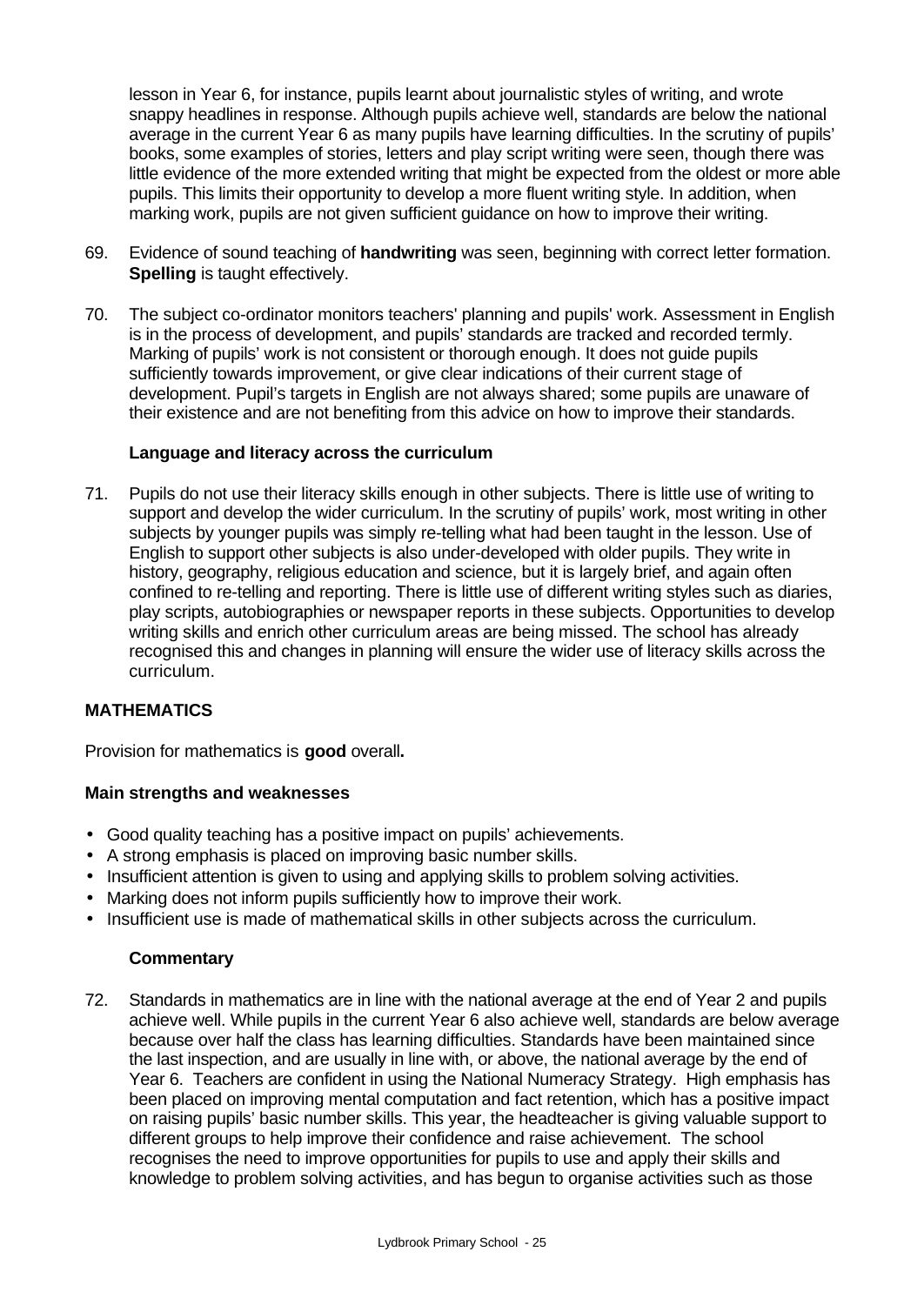seen in Years 4 and 5, where pupils were successfully solving word problems and writing their own number stories.

73. The quality of teaching is good, overall, and this ensures that pupils make good progress in their learning. Pupils with special educational needs are well supported by learning support assistants to ensure they achieve well. In most lessons learning is effective because pupils of all abilities are well motivated and challenged by high expectations of work. Good attitudes and behaviour are evident where pupils are encouraged to work individually or in groups. Pupils have very good relationships with their teachers and with other pupils and this has a positive impact on their achievement. The headteacher has co-ordinated the subject until recently and has monitored teaching successfully. He has made good use of assessment information to inform future planning. However, no individual or group targets have yet been set to help improve individual pupils' achievement. Written comments in the marking are rarely evaluative and insufficient information is given to pupils to help them improve their work.

## **Mathematics across the curriculum**

74. Mathematical skills are not used sufficiently to support pupils' learning in most other subjects. A scrutiny of pupils' work indicated that very limited use had been made of ICT to promote mathematical skills such as data handling. However, the school has begun to address this issue by using computers more for mathematical games and producing bar graphs to support work in science and geography. Appropriate use is made of measuring skills in design and technology and of number lines in history.

# **SCIENCE**

Provision in science is **good** overall.

## **Main strengths and weaknesses**

- Most pupils learn effectively though conducting many practical investigations.
- Subject leadership is good. This has a positive impact on standards.
- Some older pupils are not always involved sufficiently in deciding how to carry out their own investigations.
- A minority does not always record their predictions so they can test them afterwards.
- Marking does not indicate sufficiently how pupils can improve their work.
- There is not enough use of ICT to assist teaching and learning in science lessons.

# **Commentary**

- 75. Standards in science are in line with the national average in Year 2 and pupils achieve well. Standards are usually in line with or above the national average by the end of Year 6. Although pupils in the current Year 6 achieve well, standards are below average. This is because over half the pupils have learning difficulties. Standards have improved, overall, since the previous inspection as pupils now have better investigative skills. Pupils with special educational needs receive good support from teachers and learning support assistants and make good progress as a result.
- 76. No teaching was observed in Years 1 and 2, but a scrutiny of pupils' work showed that pupils conduct many practical investigations. They test the electrical conductivity of different materials, for example, and measure the temperatures of hot and cold liquids. They use the school grounds well to examine different trees and leaves, and use a computer program to study the life cycle of a butterfly.
- 77. The quality of teaching and learning is good, overall, in Years 3 to 6. There is a good emphasis on pupils carrying out their own practical and investigative work and, as a result, all pupils, including those with special educational needs, make good progress. In a good lesson in Years 4 and 5, for example, pupils investigated friction on different surfaces. They discussed what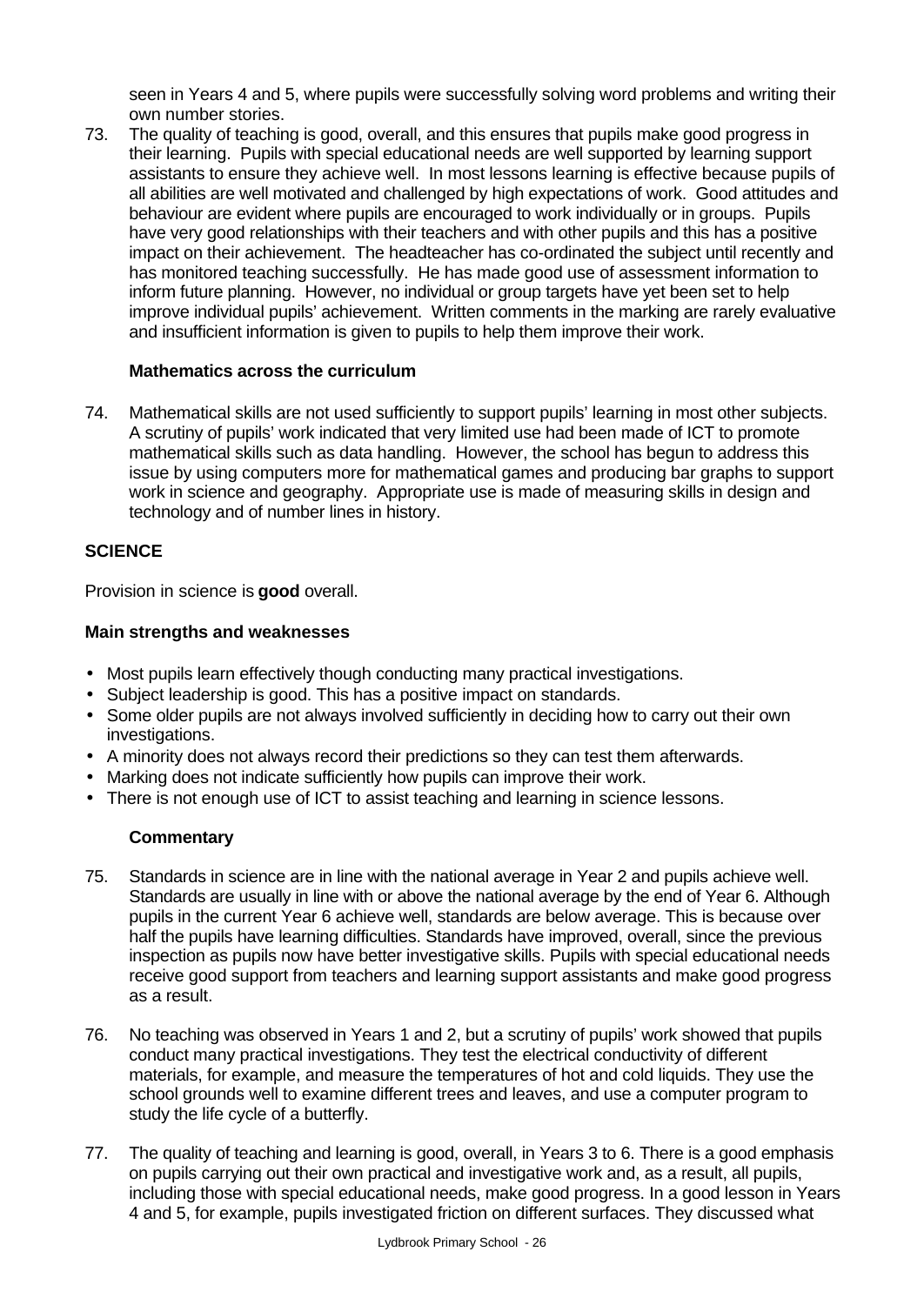evidence to collect and recorded their predictions of what might happen. They were careful to conduct a fair test as they dragged the same weights across vinyl, sandpaper, grass and tarmac in the playground, measuring the force accurately with a Newton meter. Afterwards, pupils compared their results with their predictions. Pupils concentrated well on this task, were well behaved and achieved well.

- 78. In another investigation, pupils in Years 2, 3 and 4 investigated different habitats in the school garden, the pond and on the school field. The teacher introduced the lesson thoroughly, but pupils were not encouraged to suggest how they might carry out the investigation. Pupils suggested what kind of animals they might find in each habitat, but did not write down their predictions so they could not test them later. Pupils worked sensibly and enthusiastically in pairs and small groups, but did not achieve as well as they might have done.
- 79. The subject co-ordinator provides good leadership. She manages the subject well by monitoring teachers' planning and pupils' work. Pupils' progress is checked regularly and the information gained is used effectively to ensure that work is well matched to pupils' needs. Pupils' work is marked regularly, but there are few comments informing pupils how to improve their standards. Resources for the subject are good, but there is insufficient use of ICT resources such as remote sensing equipment, computer programs or the Internet to assist teaching and pupils' work. The school grounds and the local area are used well for habitat studies and investigative work.

# **INFORMATION AND COMMUNICATION TECHNOLOGY**

Provision in information and communication technology (ICT) is **unsatisfactory.**

#### **Main strengths and weaknesses**

- Standards are below national expectations by the end of Year 6 and statutory requirements are not all met.
- Older pupils underachieve due to inadequate resources, teachers' lack of confidence and subject knowledge, and insufficient time to practise their skills.
- The co-ordinators have produced a detailed three-year development plan to improve teachers' competence and expertise and to give more opportunities for pupils to practise their skills.
- They are given insufficient opportunities to work alongside colleagues.
- The scheme of work and assessment of pupils' skills are not developed sufficiently to support effective learning.
- There is insufficient use of ICT to assist teaching and learning across the curriculum, particularly in English and mathematics. The school is aware of this and is introducing positive steps to widen the use of ICT.

## **Commentary**

80. Standards in ICT are in line with national expectations in Year 2 but are below expected levels in Year 6. Although the school has made considerable progress since the last inspection, including setting up two new computer areas and providing more opportunities for training, it has failed to keep up with the rapid pace of change and provision is unsatisfactory. The school does not have the full range of resources or sufficient staff expertise to teach all the elements of the ICT programme of study including adventure games and modelling, control technology and remote sensing. During the inspection, many computers and printers were unreliable, and this had a negative impact on pupils' learning. Many older pupils' experiences are too narrow and insufficient time has been given to using computers and developing appropriate skills. As a result some older pupils are underachieving. The co-ordinators are fully committed to improving provision for the subject and have produced a detailed three-year development plan in consultation with the local authority advisor to improve teachers' confidence and subject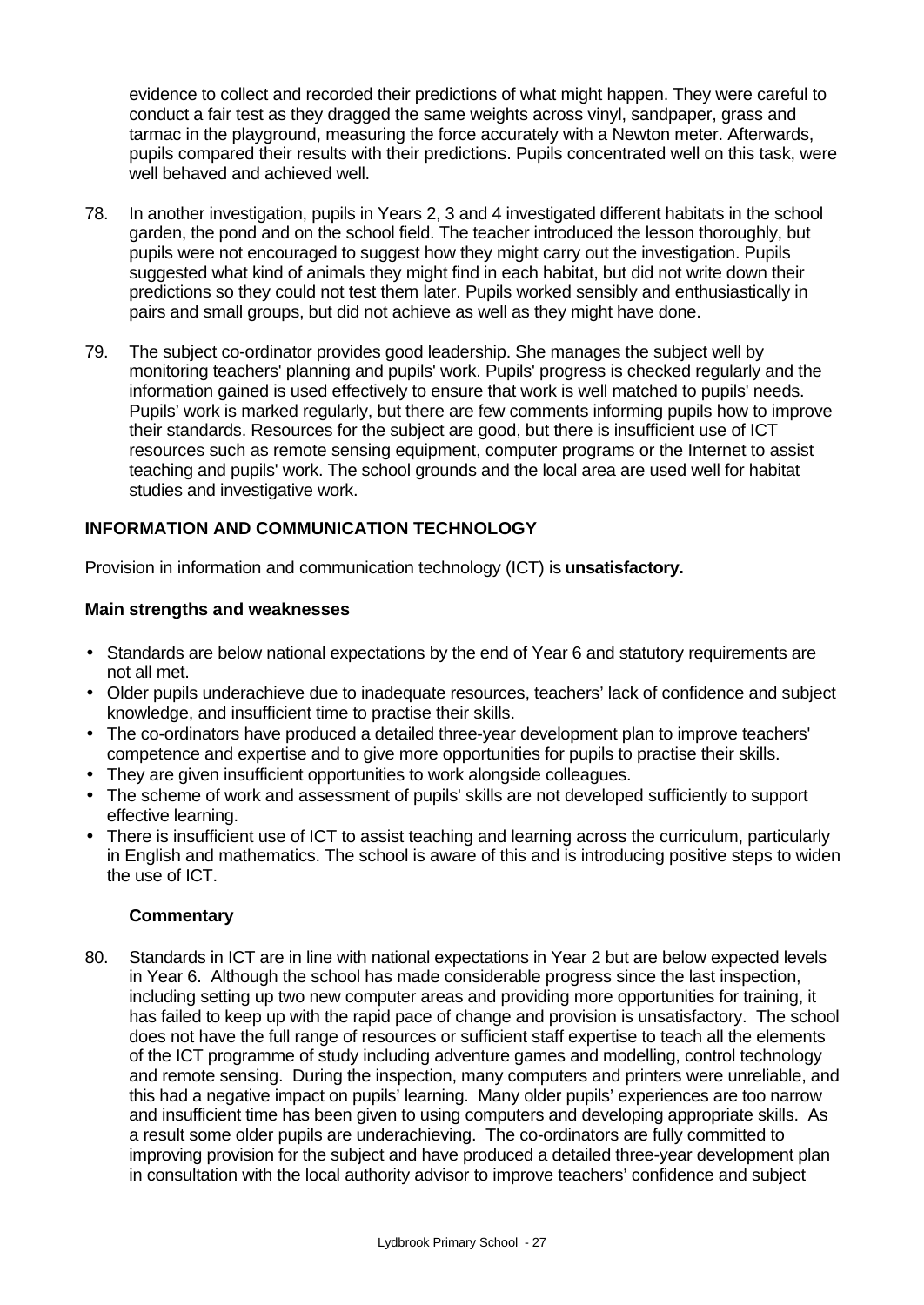knowledge and to give more opportunities to develop pupils' skills. However, they are given little opportunity to work alongside other colleagues in class.

- 81. Younger pupils are introduced to computers at an early age where they learn to use the keyboard and mouse confidently. They represent information graphically using pictograms to show their favourite foods and create pictures using a paint package. Although many pupils are slow when word processing, their achievement is satisfactory.
- 82. By Year 6, pupils have learnt how to combine graphics and text, but many pupils use only one finger on the keyboard and their work is slow. Pupils use different fonts, colours and effects confidently to make a cover page for a book about Romans, and search the Internet for historical information. During a residential trip to the Isle of Wright, some older pupils had the opportunity to use a control program to help a racing car to win a race.
- 83. The quality of teaching and learning is satisfactory and the school is now committed to more direct teaching to improve pupils' skills and achievement. However, the scheme of work has not been developed sufficiently to help teachers plan appropriate activities. In many lessons tasks are too prescriptive and many pupils, including higher-attaining ones, are not challenged sufficiently. This has an adverse effect on their achievement. There are no procedures for assessing pupils' skills and work is not well planned to match the needs of individual pupils in the mixed age classes. Pupils enjoy the computer club and benefit from learning and practising new skills.

#### **Information and communication technology across the curriculum**

84. Pupils do not use their ICT skills enough. Younger pupils use computers to write sentences using appropriate punctuation, and play a rhyming game to support their literacy skills. In science, they find information about spiders and import pictures to show the stages in the growth of a bean. Older pupils send e-mails to their friends, but there is very little evidence of word processing skills being used to practise skills in literacy, geography and history. Opportunities are missed to use graphs and spreadsheets to present findings in mathematics and science. Some good use is made of the Internet to research information about World War II and the Romans in history, about flight in science and about the new Severn Bridge in geography. However, there are very few examples of ICT work on display or recorded in pupils' books. The school recognises that the use of ICT to assist teaching and learning is an area requiring more development, especially in English and mathematics, and it has already begun to identify more opportunities to use these skills in its planning.

## **HUMANITIES**

Two lessons were seen in geography. No lessons were seen in history or religious education, but inspectors looked at samples of pupils' work and teachers' planning.

#### **Geography and History**

Provision in geography and history is **satisfactory**.

#### **Main strengths and weaknesses**

- Good use is made of resources and visits to support learning.
- Schemes of work need reviewing thoroughly to ensure continuity and progression in the teaching.
- Assessment is too informal and work is not well matched to individual pupils' needs.
- Marking does not help pupils to improve their work.
- Co-ordination of both subjects is underdeveloped.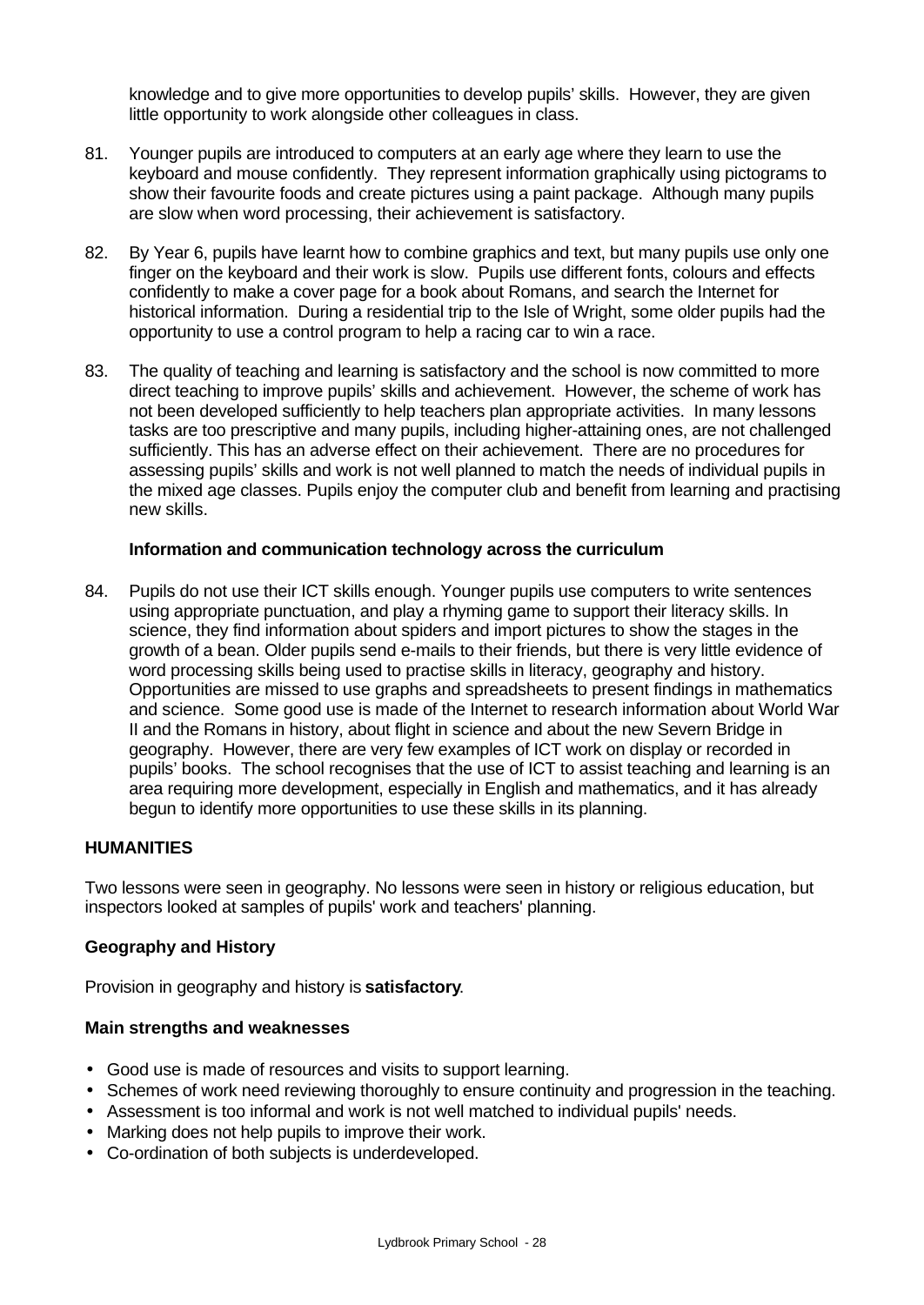## **Commentary**

85. Standards in geography and history are in line with national expectations throughout the school and pupils achieve satisfactorily. Teaching is satisfactory and good use is made of visits and resources to support pupils' learning. However, the schemes of work need reviewing thoroughly to ensure continuity and progression in the teaching. Assessment procedures are too informal and, as a result, many activities are not well matched to the needs of different pupils in the mixed-age classes. In such instances some pupils are underachieving. Marking does not contain sufficient information to show pupils how they can improve and pupils are often not aware of their achievements. The co-ordinator's role is underdeveloped and she has few opportunities to assist colleagues.

## **Religious education**

Provision in religious education is **satisfactory**.

## **Main strengths and weaknesses**

- Pupils study Christianity, Hinduism, Judaism and Islam in line with the recommendations in the Gloucestershire Agreed Syllabus.
- A satisfactory amount of time is now allocated to religious education lessons.
- Writing is not used imaginatively to help develop pupils' literacy skills.

## **Commentary**

- 86. No religious education lessons were observed during the inspection. It was not possible, therefore, to make a judgement on the quality of teaching. An examination of teachers' planning and pupils' work, however, confirmed that teaching and learning throughout the school cover the requirements of the locally agreed syllabus. This is an improvement on the last inspection when insufficient time was being spent on the subject.
- 87. Standards are in line with expectations in the local syllabus in all year groups, as at the time of the last inspection. Younger pupils study Christianity and Hinduism, while older pupils cover Christianity and two other major world faiths, usually Judaism and Islam. Pupils understand some of the main festivals and beliefs of these faiths at a level appropriate for their age, and explore similarities and differences between them. As a result, pupils make sound progress and achieve satisfactorily. Concepts such as belonging to a loving family are well promoted in pupils' early years, together with comparisons between major festivals such as Christmas and Divali. Pupils in Years 3 and 4 compare the Christian harvest festival with the Jewish festival of Sukkot, while those in Years 5 and 6 look at the causes of famine in the world and the problems that accompany it. However, too many Bible stories are simply re-told by pupils as straight narrative accounts, instead of using a range of literary devices such as autobiography, diaries, newspaper reports and play scripts to help develop a wide range of writing styles.

# **CREATIVE, AESTHETIC, PRACTICAL AND PHYSICAL SUBJECTS**

One lesson was seen in each of art and design, music and physical education. Two lessons were seen in design and technology. Inspectors looked at portfolios and displays of pupils' work, and spoke to pupils about their work in art and design and in design and technology.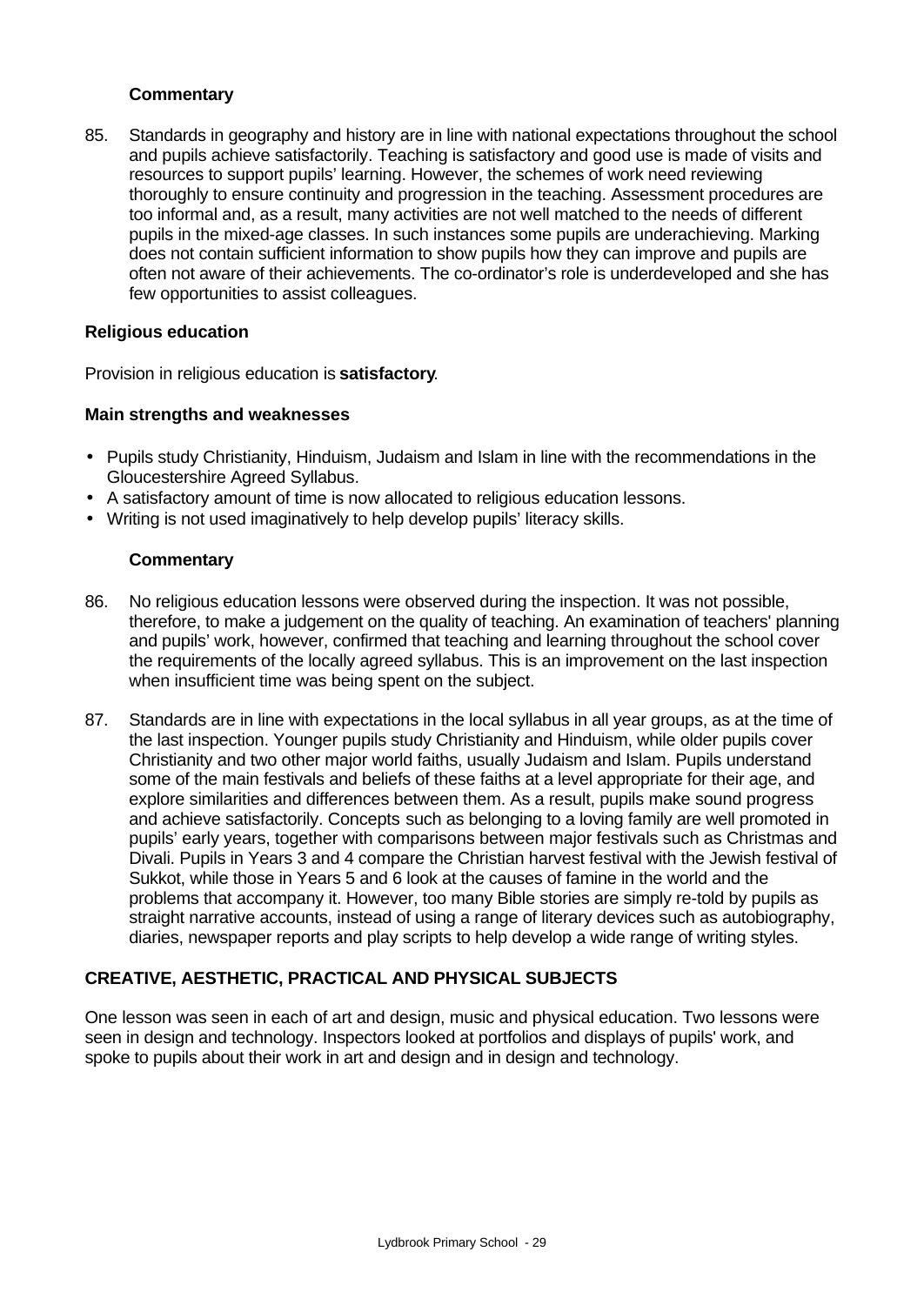## **Art and design**

Provision in art and design is **satisfactory**.

## **Main strengths and weaknesses**

- Standards are in line with those expected nationally.
- Pupils have many opportunities to use different media including paint, chalk, crayon and collage.
- Pupils enjoy studying the work of important artists.
- Imaginative and creative work is underdeveloped, however, especially among the oldest pupils.

## **Commentary**

- 88. Many examples of sound individual and collaborative work were seen in classrooms and public areas. In the lesson seen, pupils mixed colours effectively when painting, and had satisfactory brush control. Observational pencil drawings of buildings by older pupils are carefully crafted, using line and tone effectively. Collage decorations of flowers are brightly-coloured, and pupils use different textures to advantage. Portraits executed in chalk show deft handling of a challenging medium.
- 89. Pupils study a variety of famous artists from different times and cultures. They responded well to discussing Rousseau's *Surprise* and produced an attractive collaborative work using similar techniques involving accurate colour mixing and technical skill. Much of the pupils' work is skilfully executed, though some drawings by older pupils are immature and rudimentary. The curriculum would benefit from further development of creative and imaginative work across the age groups.

## **Design and technology**

Provision in design and technology is **satisfactory**.

## **Main strengths and weaknesses**

- Activities for younger pupils are challenging and fun.
- Those for older pupils are less challenging and more prescriptive.
- Good progress has been made on developing a suitable scheme of work.
- Suitable resources have been obtained.
- More guidance from the subject co-ordinator is needed to help teachers improve standards further.

## **Commentary**

- 90. Standards, overall, are in line with national expectations, though they are better among the younger pupils. Younger pupils' achievement is good, while older pupils achieve in line with expectations. This is a good improvement on the last inspection when standards were unsatisfactory.
- 91. Teaching has improved and is now satisfactory. Planning follows national guidance and organises lessons into practical investigations of artefacts, focused tasks and design-andmake activities. This use of the design process made it possible for all pupils in Year 1, for example, to design and make their own simple box vehicles with axles, with some advice and guidance from adults. In contrast, older pupils in Years 4 and 5 followed instructions to make pop-up lever mechanisms. Their activity was more prescriptive and lacked the necessary challenge. As a result their achievement was restricted.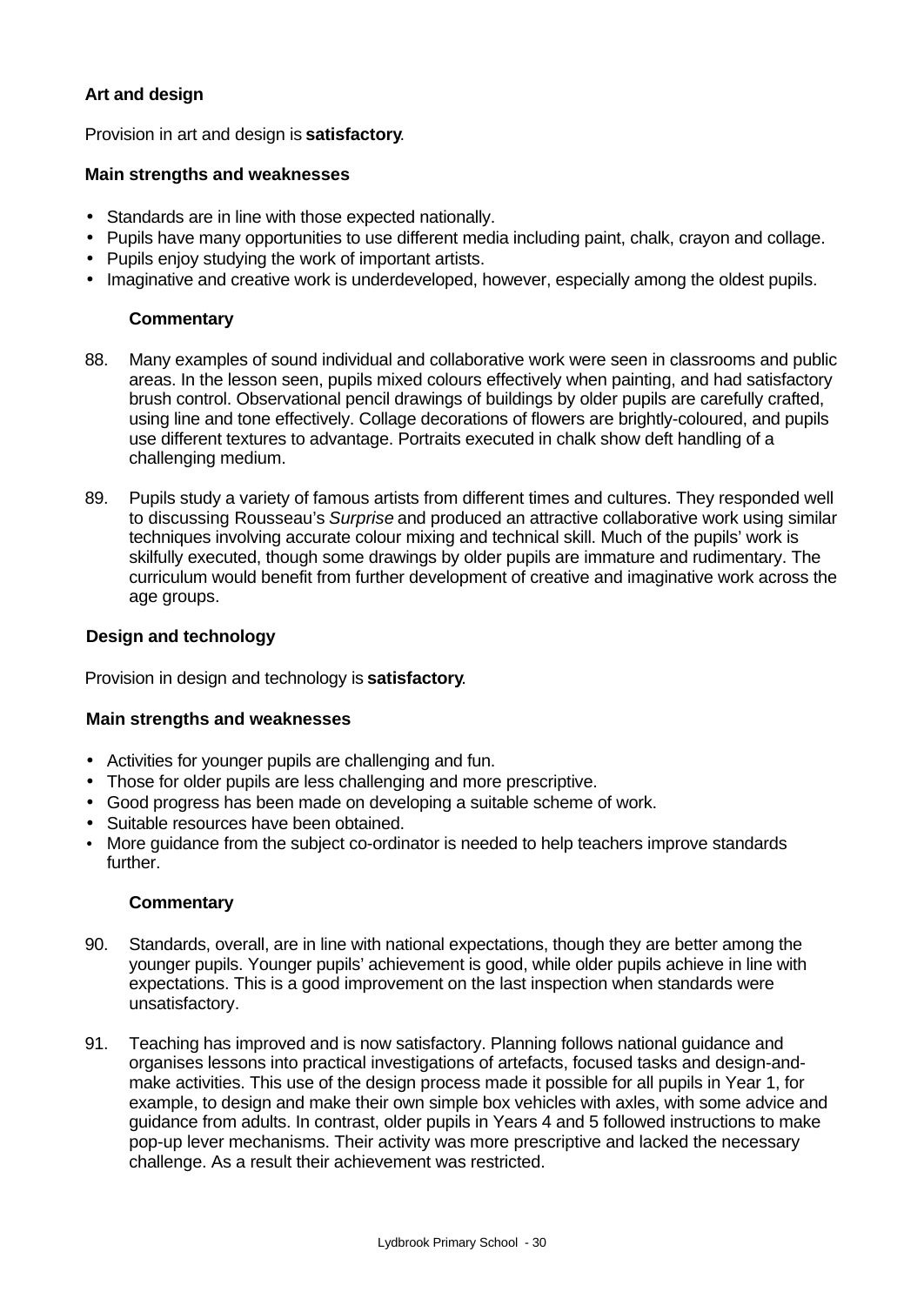92. Suitable resources, including tools and equipment, have been obtained, and are carefully labelled and easily accessible in a central store. There is an urgent need for the subject coordinator to complete the new scheme of work in order to give suitable guidance and to help teachers raise standards further.

## **Music**

Provision in music is **satisfactory**.

## **Main strengths and weaknesses**

- Pupils copy rhythmic patterns well and use symbols to record their own patterns.
- They listen to a variety of music as they enter and leave assemblies.
- The quality of singing is satisfactory, but pupils often sing too loudly, and there is little attempt to improve the tone or to vary the volume during hymn practices.

## **Commentary**

- 93. Only one music lesson was observed during the inspection. In a well-taught lesson in Years 4 and 5, pupils achieved well when clapping out different rhythms and devised their own way of writing rhythmic patterns using a variety of symbols. They discussed ways of scoring loud and quiet sounds, and succeeded in performing with a good variety of dynamics.
- 94. An examination of teachers' planning confirmed that work throughout the school covers the requirements of the National Curriculum. Pupils develop musical skills in a logical order. Pupils in Year 1, for example, explore different sounds and recognise the contrast between high and low notes, while those in Years 2, 3 and 4 develop their singing skills and accompany songs with rhythmic patterns on percussion instruments. Older pupils listen to a variety of music, learn how special effects are created by using different *dynamics* and *tempos*, and use their voices and percussion instruments to compose their own music to accompany a Roman legend. There is insufficient evidence, however, to make judgements on the overall quality of teaching or the standards of pupils' work and achievement.
- 95. Pupils develop their musical appreciation by listening to a range of music from different times and places. A variety of music is played as pupils enter and leave school assemblies and opportunities are sometimes taken to talk about the composer and the style of music. Pupils sing a wide selection of modern hymns and songs during times of collective worship. They sing with enthusiasm, but often sing too loudly and spoil the quality of the sound. They are keen to join in when invited to clap out the rhythm or to accompany the singing with actions. They sing *Shalom* as a two-part round and successfully maintain their separate parts. Pupils learn new words and tunes at a weekly hymn practice, but little attempt is made to improve the quality of the singing. Pupils with special educational needs join in confidently and enjoy their music making.
- 96. Pupils in the school choir enjoy practising for performances at Christmas and on other occasions. Last year, pupils joined other local schools in an African music workshop, with visiting drummers and dancers. Instrumental tuition is available in recorder, woodwind, brass, violin, keyboard and piano. The school has a satisfactory range of recorded music and percussion instruments. Little use, however, is made of computer resources to assist with musical composition or to research different composers and instruments.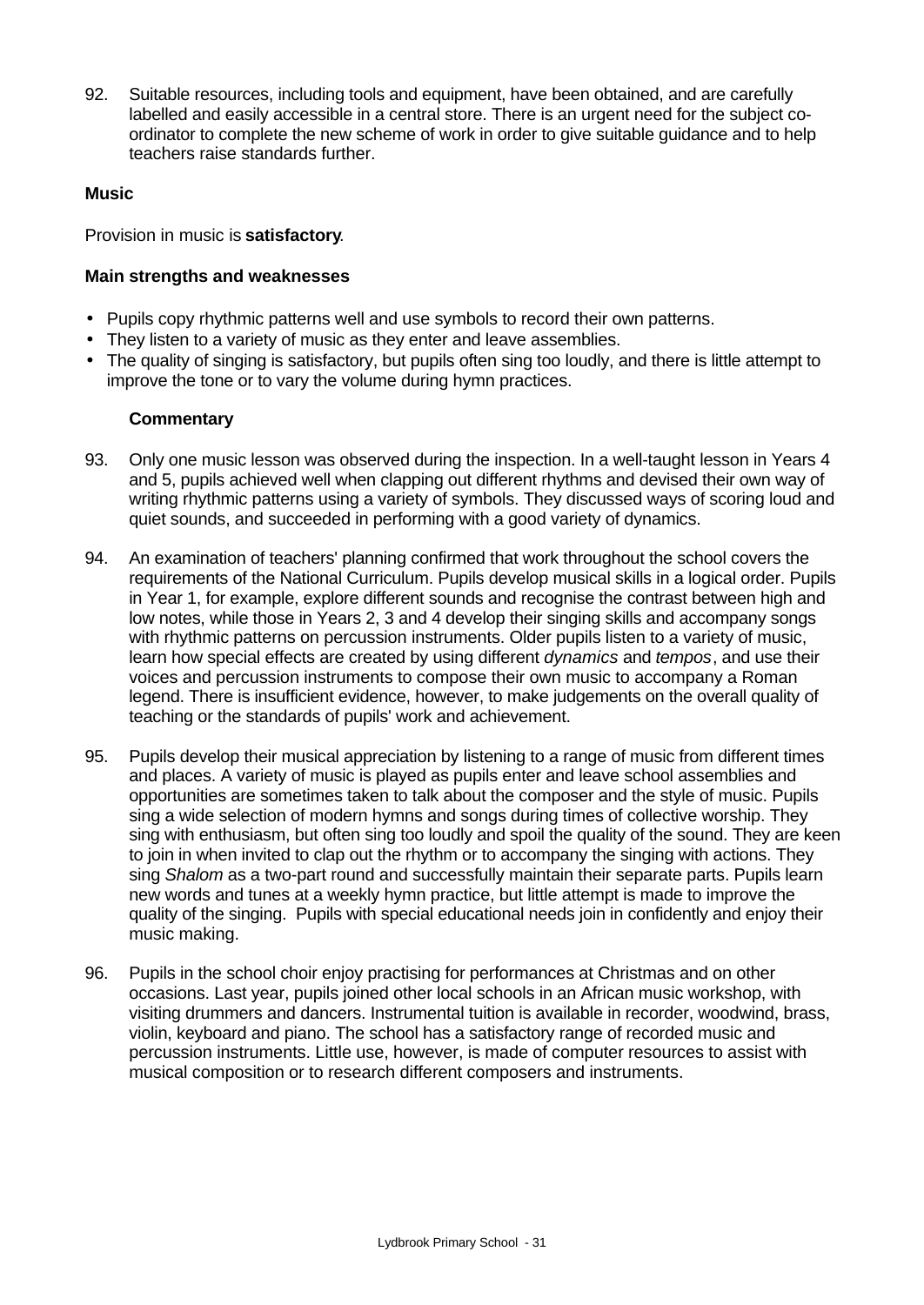## **Physical education**

Provision in physical education (PE) is **satisfactory**.

#### **Main strengths and weaknesses**

- All pupils have access to a broad PE programme that varies in focus from term to term and is supplemented by after-school clubs.
- A sound range of skills is developed and practised during lessons, and pupils are encouraged to work co-operatively and individually.
- Pupils' evaluation of their own work and of each others' work is underdeveloped.

## **Commentary**

- 97. The programme for PE covers a broad range of activities including gymnastics, games, athletics, dance and swimming. Older pupils attend after-school clubs in football, netball, athletics and rounders. The school achieves successes in many areas including football, netball and multi-sports which includes volleyball, cricket, uni-hoc, tennis and athletics.
- 98. During the inspection, only one PE lesson was observed, with younger pupils. Standards were in line with those expected nationally. Pupils were beginning to develop skills of throwing and catching, and practised these during the lesson. They worked sensibly both individually and with a partner, learning to co-operate well. Pupils understand the effects of healthy exercise, and know that their heart beats faster as a result of vigorous exercise.
- 99. Teachers demonstrate suitable skills, but evaluation of pupils' own and other pupils' performance is under-used as a technique to improve physical skills. The school hall is used for gymnastics and indoor games, while the school field is a great asset for outdoor sports, and is well used by all classes. Resources are kept centrally and are easily accessible. A good range of large and small apparatus is available. Resources are appropriate.

## **PERSONAL, SOCIAL AND HEALTH EDUCATION**

Provision for pupils' personal, social and health education (PSHE) is **good**.

## **Main strengths and weaknesses**

• There is a well-structured PSHE programme that includes plenty of opportunities for pupils to share informally during class discussion sessions.

## **Commentary**

100. The personal, social and health education programme is appropriate for pupils of different ages. It is delivered during class discussion sessions by the class teachers and partly by the school nurse. Sex and relationships education is taught during Years 5 and 6, and parents have the right to withdraw their children from this, though none has done so. Each classroom has a display of sensible and sensitive school rules, to which pupil's attention is drawn. These encourage good social behaviour including politeness and respect for others.